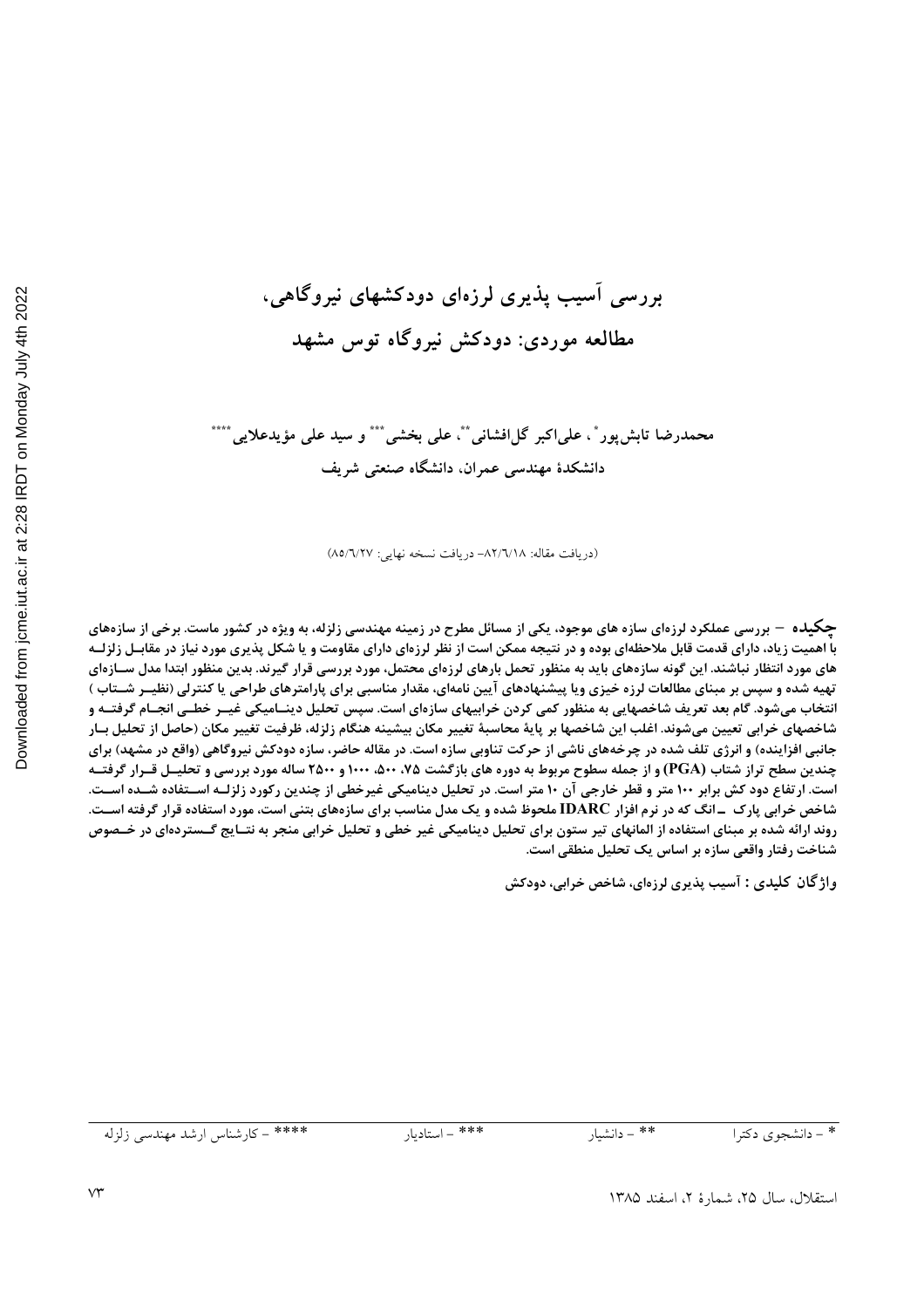### **Seismic Vulnerability of Special Structures: A Case Study of Toos Power Plant Stack**

**M. R. Tabeshpour, A. A. Golafshani, A. Bakhshi, and A. Moayed Alaei** 

Civil Engineering Department, Sharif University of Technology

**Abstract:** *The assessment of seismic performance of existing structures is becoming an important problem in earthquake engineering. Some important ructures are considerably old and, therefore, their strengths and ductilities are less than strength and ductility demands because of changes in codes and design methodologies. Such structures must be strengthened to resist future earthquakes. First, a structural model must be developed and then, based on seismic hazard and seismic risk analysis or code quantities, the design (or control) parameters can be determined. The next step is defining the damage indices in order to quantify the structural damage. Then the nonlinear dynamic analysis is carried out and damage indices are calculated. In the present paper, a power plant stack (located in Mashhad) is investigated for some levels of peak ground acceleration (PGA) considering return periods of 75, 500, 1000, and 2500 year. The height of stack is 100 m and the external diameter of the structure is 10 m. Several records are used for nonlinear dynamic analysis. It has been used from Park-Ang damage index that is a suitable model for concrete structures and has been considered in IDARC. It is clear that nonlinear dynamic analysis is necessary for the seismic vulnerability of existing structures. Special structures such stacks can be modeled with some 2-D or 3-D elements. However, the beam-column element is a proper model for special structures such as chimneys, considering calculation cost.* 

**Keywords:** *Vulnerability, Damage index, Chimney* 

بررسی آسیب پذیری لرزهای به طور عمـومی دارای جنبـههـای متعددي است [۱]. در اين مطالعه فقط خرابيهاي سازهاي منظـور است. بـه منظـور بررسـي ميـزان خـسارت سـازهاي ابتـدا بايـد شاخصهایی تعریف کرد که به کمک آنهـا بتـوان خرابیهـا را بـه مقادیر کمی تبدیل کرد. بدین منظور شاخصهای خرابی متعددی تعریف شده است. اغلب شاخـصهای خرابـی براسـاس تغییـر شکلهای ایجاد شده در سازه و یا انرژی چرخهای جــذب شــده در آن، تعریف میشوند. خرابی سازهای به دو صورت محلــی و كلي قابل بررسي است. شاخصهاي محلي، مبين ميزان خرابي در اعضای گوناگون بوده و شاخصهای کلی، حالت کل سازه یا بخشي از آن مانند طبقات خاص را بيان مي كنند.

شکا<sub>،</sub> پذیری یک شاخص قدیمی بـوده کـه براسـاس تغییـر شکلهای سازه است. شکل پذیری در مقیاسهای چرخش، انحنـا و جابهجایی تعریف می شود. بانون و همکاران بـه منظـور رفـع نقایص نسبتهای شکل پذیری، نسبت خرابی انعطافی را پیشنهاد كردند [۲]. نسبت خرابي انعطـافي بـه صـورت خـارج قـسمت سختی مماسی اولیه به سختی سکانتی تقلیل یافته در تغییر شکل تعريف مي شود. همچنين أنها بــه منظــور لحــاظ نمــودن تجمــع **%> ;=**

به منظور بررسی عملکرد واقعی ساختمانها در هنگام زلزل می توان از تحلیل غیر خطی استفاده کرد و تغییـر مکانهـا، محـل تشکیل مفاصل پلاستیک و نحـوه توزیــع اّنهـا را بررســی کــرد. همچنین می توان میزان خرابے (آسیب) ساختمان را براساس روشهایی، تعیین کرد. اغلب این روشها بـر پایـهٔ محاسـبهٔ تغییـر مكان هنگام زلزله، ظرفيت تغيير مكــان (حاصــل از تحليــل بــار جانبي افزاينده) و انرژي تلـف شــده در چرخــه هــاي ناشــي از حرکت تناوبی ساختمان است. اگر در مدت عمر سازه به دلایلی (مثلاً تغییر ضوابط بارگذاری لرزهای یا ترازهای شتاب بیــشتر از مبنای طرح حاصله از مطالعات تحلیل ریسک و…) بارگـذاری و یا شرایط بهرهبرداری دچار تغییراتی شود، باید به منظور حصول اطمینان از عملکرد مناسب سازه، آسیبپذیری لرزهای آن مـورد ارزیابی قرار گیرد. همچنین تعداد قابل ملاحظهای از سازه هـا (از جمله برخی از آثار قدیمی و باستانی، سـازههـای مهـم و...) وجود دارند که در زمان ساخت، ضوابط طراحی لـرزمای بـرای آنها رعایت نشده است. در چنین شیرایطی نیز آسیب پیذیری لرزمای این سازهها باید بررسی شود.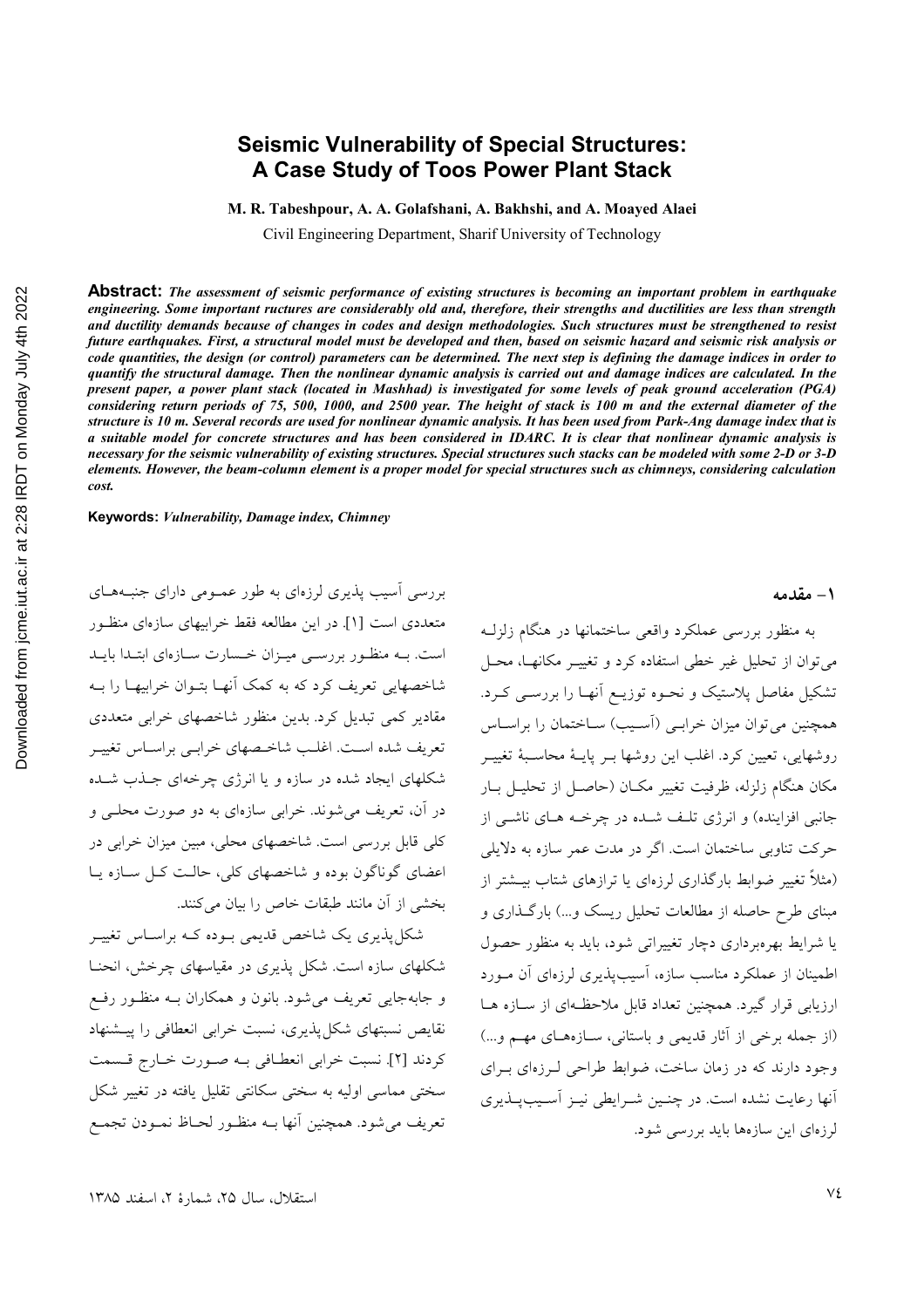خرابی به علت بارگذاری رفت و برگشتی، دو پارامتر دیگر برای خرابـي تعريـف كردنـد. ايـن دو عبارتنـد از چـرخش تجمعـي همسان شده و انرژي جـذبي همــسان شــده. چــرخش تجمعــي همسان شده به صورت نسبت مجموع چرخشهای پلاستیک بــه چرخش تسليم، تعريف ميگردد. همچنـين جابـهجـايي نـسبي طبقهای، شاخص سادهای است که براساس تغییر شکلهای بـین طبقات بيان مي شو د.

برای اعضای فولادی از مـدل خرابـی راوینکلـر و زهـرهای استفاده می شود [۳]. برای خرابی محلی در اعضای بـتن مـسلح، مدلهاي متنوعي وجود دارد. از جمله آنها مـيتوان بـه مـدلهاي پیشنهادی توسط پارک و انگ اشاره کرد [ ٤–٦] . مدل براچی و همکاران براساس مفاهیم پتانسیل خرابی موجود و میزان خرابـی حاصله است [۷]. چونگ و همکـاران یـک شـاخص خرابـی برمبنای ترکیب ایده ماینر با اصلاح کنندههای شـاخص خرابـی کـه مـنعکس کننـده اثـر تاريخچــه بارگـذاري اسـت، تعريـف كردند[٨-١٠]. اين شاخص، تفاوت بين پاسخ اعضا به ممانهـاي مثبت و منفی را درنظر می گیرد.

یک روش برای تعریف شـاخص خرابـی کلـی، اسـتفاده از پارامترهای سازهای است. شاخصهای نـرمشـدگی بـا توجـه بـه خصوصیات سازهای به صورت یک پـارامتر منفـرد بـرای کـل سازه، تعریف میشوند. این شاخصها با تغییـرات در پریودهـای اصلی سازه، قبل و بعد از خرابی، مربوطاند. در اینجـا بـه انـواع شاخصهای نرم شدگی اشاره مختصری میشـود. رافائیــل و میــر یک رابطه بین پارامتر خرابی کلی (که برحسب تغییـر شـکلهای تراز بام سازه بیان می شود) و تغییر حاصـله در فرکـانس اصـلی سازه پیشنهاد دادند [۱۱].

پاسکال و چکمک دو شاخص خرابــي نــرمشــدگي (نرم شدگی و نرم شدگی نهایی) را پیشنهاد دادند [١٢-١٣]. حداکثر نرم شدگی هنگامی حاصل میشود که بیـشتر اعـضای سازهای تسلیم شده باشند. در این روش پریود اصلی سازه غیر خطی، مورد استفاده قرار می گیرد. شاخص نرم شــدگی نهـایی تقریبا معادل با متوسط وزنبی خرابیهای موضعی است، بـه

شرطی که شکل مود ارتعاشی بعد از خرابی سازه، تغییر زیادی پیدا نکنـد. پاسـکال و چکمـک نـشان دادنـد کـه شـاخص نرمشدگی نهایی، تقریباً معادل میانگین کاهش سختی در سازه است. شاخص نرم شدگی بستگی به اثر توأم کاهیدگی سـختی و تغییر شکلهای پلاستیک دارد. به منظور محاسبه شاخـصهای نرمشدگی باید پاسخ سازه بــه تحریــک ورودی زمــین، معلــوم باشد. نرم شدگی نهایی را می توان با توجه به اطلاعات حالت سازه، قبل و بعد از زلزله (بدون نیاز بـه اطلاعـات مربـوط بـه پاسخ سازه در خلال زلزله) تعیین کرد. شاخصهای نرم شدگی، اطلاعاتی در مورد توزیع خرابـی در اعـضای مختلـف سـازه، بهدست نمیدهند. مورک شاخص نرمشدگی را با اضافه کردن اثر مود دوم تعريف كرد [١٤]. ليبـاس و سـوزن نيـز براسـاس نرم شدگی (کاهندگی سختی) یک شـاخص خرابـی پیـشنهاد دادهاند [١٥].

با توجه به آنکه شـاخص خرابـي پـارک - انـگ براسـاس آزمایشها و مشاهدات زیادی همسان سـازی شـده و در نـرم افزار IDARC نيز لحاظ شده[١٦]، در اين مطالعـه از شـاخص مزبور استفاده شـده اسـت. در صـورت اعمـال قـضاوتهاي مهندسی برای میـزان اهمیـت در ترازهـای گونـاگون سـازه می توان از ضرایب اصلاحی استفاده کرد [۱۷]. در صورتی ک نیاز به تقویت سازهای باشد، مےتوان از روشهای گوناگون بهـره جــست [۱۸-۲۰]. در مــورد ســازههاي خــاص نظيــر دودکشها و برجهای تلویزیونی نکات مهمی در مورد مدلسازی و نتيجه گيري قطعي وجود دارد [٢١]. در ادامه ابتدا شـاخص خرابی پارک ـ انگ معرفی شده و سـپس رونـد کامـل تحليـل ۔<br>آسیب یذیری لرزهای در قالب یک مثال کاربردی و مهم، ارائه مے شو د.

۲- شاخص خرابي پارک ــ انگ ۲-۱- شاخص خرابی محلی یارک - انگ یارک و انگ یک ترکیب خطی از تغییر شکل و انرژی تلـف شده را به صورت زیر تعریف کردند:

استقلال، سال ٢۵، شمارة ٢، اسفند ١٣٨۵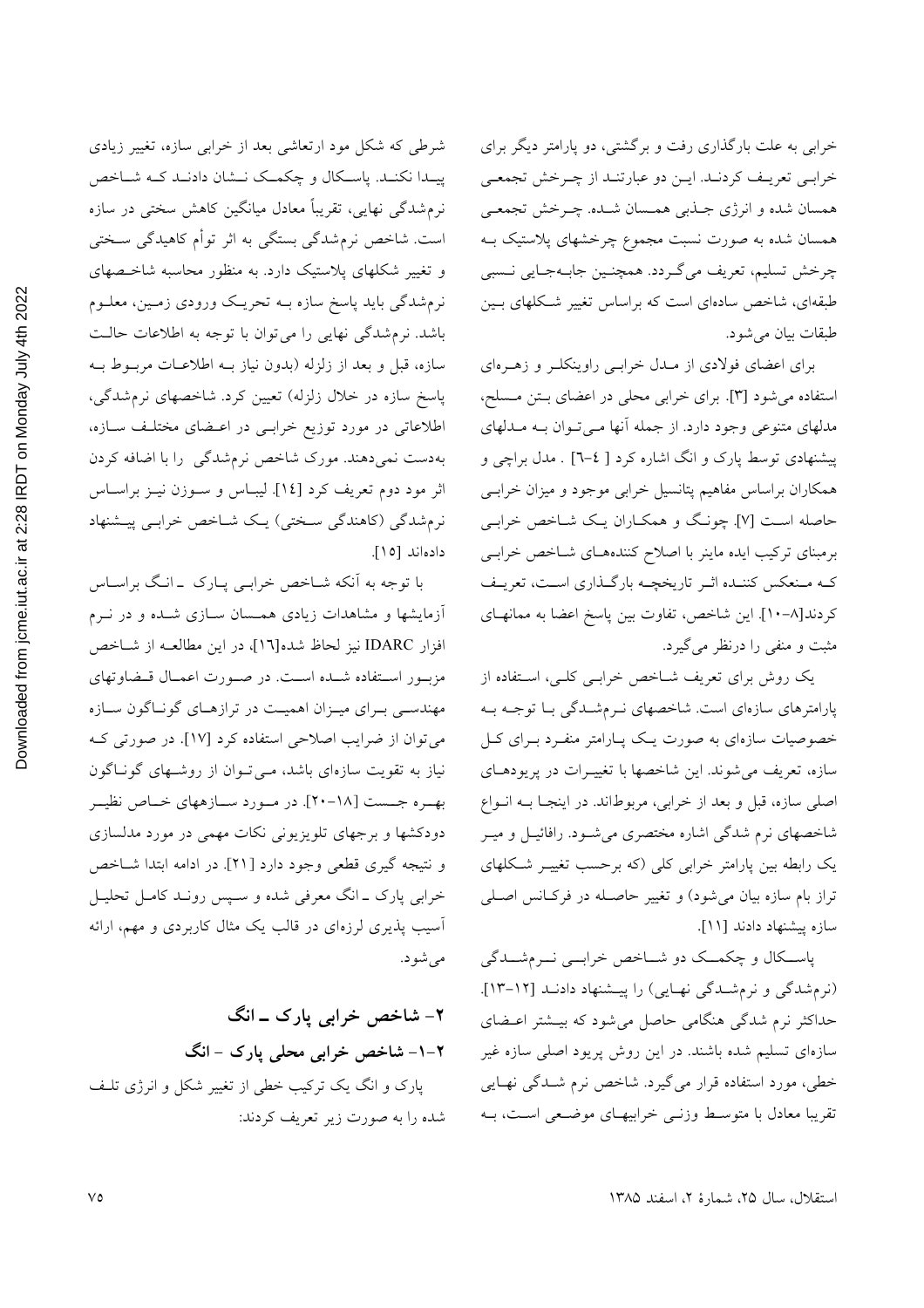برترو و برترو شاخص خرابی پارک – انگ را برای یک  
عضو خمشی به صورت زیر اراثه کردهاند [۲۲]  
10 = 
$$
\frac{\theta_m}{\theta_u} + \frac{\beta}{M_y \theta_u}
$$
 (۳  
که در آن  $m \theta$  چرخش در طول بارگذاری، 0 یا گوفیت نهایی  
چرخش مقطع، ۸۷، ممان تسلیم مقطع و اکا انرژی جذب شده  
چرخهای میباشـد. شاخصی خرابی برای عضو به صورت  
میانگین شاخصهای خرابی طرفین عضو، محاسبه میشود.

۲-۲- شاخص خرابی کلی پارک- انگ یکی از متداول ترین شاخصهای خرابی کلی، شاخص پیشنهادی پارک و انگ است. این شاخص قابل تعمیم به مقیاس طبقــه و کــل ساختمان است. شاخص خرابي طبقـه، بـاجمع نمـودن شاخـصهاي اعضای آن طبقه، به نسبت انرژی چرخهای اعضاء، بهدست می آید:

$$
DI_j^s = \sum_{k=1}^{m_j} \lambda_{kj} . DI_{kj} \qquad , \qquad \lambda_{kj} = \frac{E_{kj}}{E_j} \qquad (1)
$$

كه درآن  $\mathrm{DI}^{\mathrm{s}}_{\mathrm{i}}$  شاخص خرابي طبقه j أم،  $\mathrm{DI}_{\mathrm{ki}}$  شـاخص خرابـي عـضو k ام از طبقــه j ام، E<sub>kj</sub> انــرژى چرخــهاى عــضو k ام از طبقه j طبقه j طبقه j طبقه j طبقه j طبقه j طبقه j طبقه j طبقه j سلمان  $\mathrm{E}_j = \sum\limits_{i=1}^{m_j} \mathrm{E}_{ij}$ اعـضاء طبقــه j اسـت. همچنــين شــاخص خرابــي كــل ســازه، بهصورت زير قابل تعريف است:

$$
DI_G = \sum_{i=1}^{N} \lambda_i (DI_i^s) \qquad , \qquad \lambda_i = \frac{E_i}{E_T} \qquad (6)
$$

که در آن DIG شاخص خرابی کیل سازه، 
$$
E_T = \sum_{s=1}^{N} E_s
$$
 در آن  $E_T = \sum_{s=1}^{N} E_s$  نرژی چرخهای سازه و N تعداد طبقات سازه است.  
\nبر اساس مدل فوق میتوان شاخص خرابی کلی برای یک  
\nسازه طرهای بر اساس شاخص خرابی اعضا را به صورت زیر  
\nهدست آورد:

 $DI_G = \sum (\lambda_i)_{element} (DI_i)_{element}$ ,

$$
(\lambda_i)_{\text{element}} = \left(\frac{E_i}{\sum E_i}\right)_{\text{element}} \tag{1}
$$



$$
DI = \frac{\delta_m}{\delta_u} + \frac{\beta}{\delta_u P_y} \int dE_h \tag{1}
$$

و يا:

$$
DI = \frac{\delta_{m}}{\delta_{u}} + \beta \int \left(\frac{\delta}{\delta_{u}}\right)^{\alpha} \frac{dE}{E_{c}(\delta)}
$$
(1)

که در آن  $\delta_m$  بیشینه تغییر شکل سازه (حاصل از تحلیل دینــامیکی غیر خطی)، & تغییر شکل نهـایی سـازه (حاصـل از تحليـل بـار جانبی افزاینده)، P<sub>v</sub> مقاومت تسلیم عضو مورد نظر، dE<sub>h</sub> انرژی جـذب شـده توسـط عـضودرخلال حركـات رفـت و برگـشتى زلزله، $\delta$ ی انرژی چرخهای بر سیکل در تغییـر شـکل  $\alpha$ ،  $\delta$  و - ضريب ثابت مدل (حدود ٠/١٥ \_ ٠/١) هستند. رابطـهٔ يــارک  $\beta$ انگ بر مبنای رفتار سازههای بتنی استخراج شده است ودر نتیجـه برای ارزیابی ایـن نـوع سـازههـا مناسـبتر اسـت. در شـكل(۱) پارامترهای مدل پارک – انگ مشاهده می شود. در این شکل  $\delta_{\rm pl}$ ، ه ... و  $\delta_{\rm pn}$  میزان تغییر شکل در هــر ســیکل بــوده و پــارامتر ، $\delta_{\rm p2}$ مقــدار بيـــشينه بـــين  $\delta_{\rm p1}$ ،  $\delta_{\rm p2}$ ، ... و  $\delta_{\rm pn}$  اســـت. شـــاخص خرابي پارک –انگ بين صفر (بدون خرابي) و يک (فرو ريــزش) كاليبره شـده اسـت. ظرفيـت تغييـر شـكل نهـايي عـضو، تحـت بارگذاری یک جهته  $\delta_{\rm u}$ ، نشان دهنده ظرفیت شکل پــذیری عــضو است. در سالهای اخیـر بـرای سـازههـای بـتن آرمـه، از شـاخص پارک – انگ استفاده زیادی شده است. علت ایـن امـر، سـادگی مدل و همسان بودن با استفاده از دادههای مربوط بـه خرابیهای زلزلههای گذشته و همچنین آزمایشهای متعـددی بـر روی اعـضا مبتني است.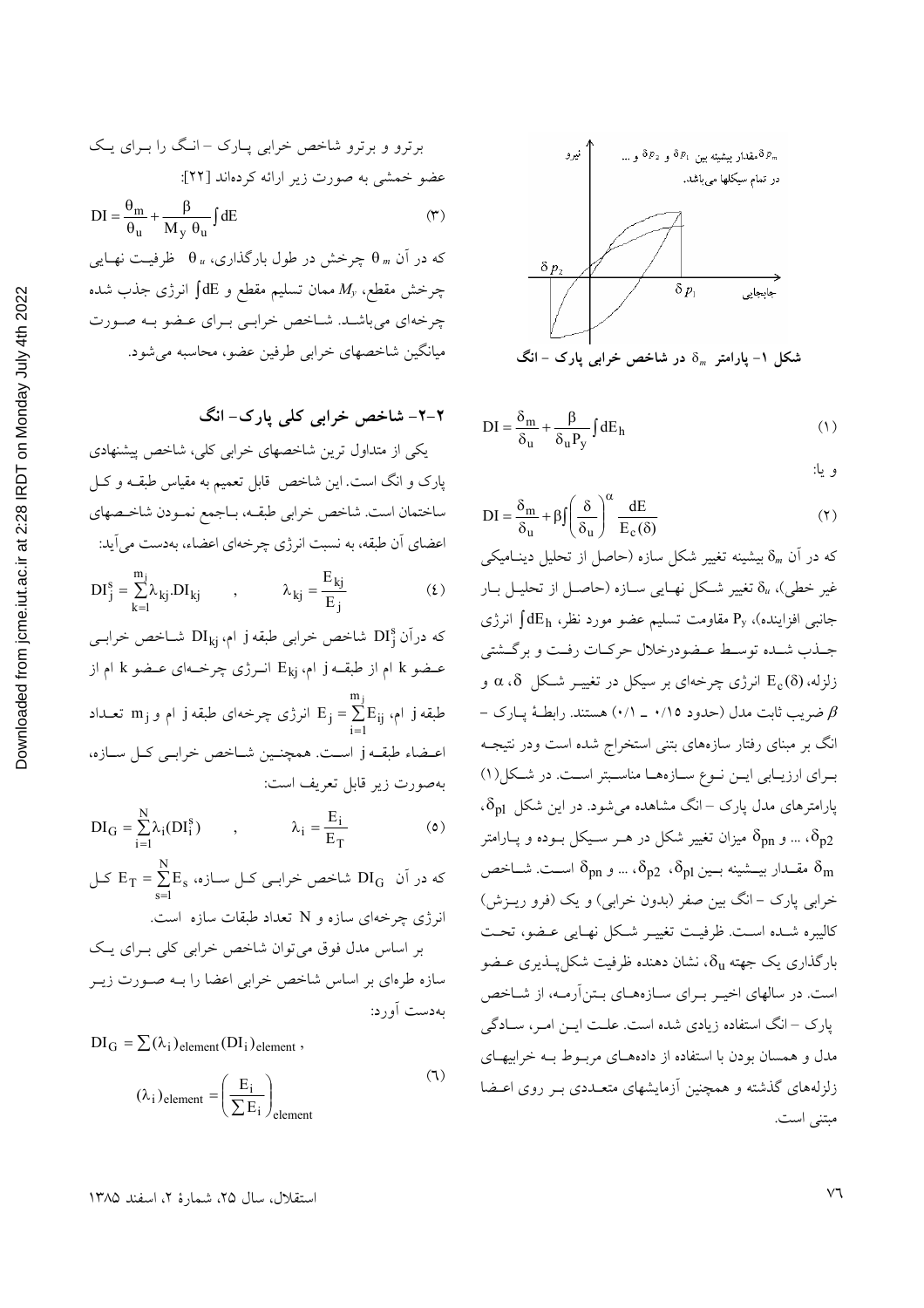| وضعيت سازه            | شاخص خرابي                                                                                                            | مشاهده فيزيكي                               | درجه خرابي |
|-----------------------|-----------------------------------------------------------------------------------------------------------------------|---------------------------------------------|------------|
| نابودي كامل           | >                                                                                                                     | فروریزش تمام یا قسمتی از سازه               | انهدام     |
| غير قابل تعمير        | $\cdot/\xi_{-}\backslash$                                                                                             | تخریب و له شدن بتن، کمانش أشکار فولاد تسلیح | شديد       |
| قابل تعمير            | $\boldsymbol{\cdot}\,/\boldsymbol{\Upsilon}\!-\!\boldsymbol{\cdot}\,/\boldsymbol{\Upsilon}$                           | تركهاي بزرگ، ريختن بتن در بعضي المانها      | متوسط      |
| بدون أسيب جدى         | $\boldsymbol{\cdot} \mathop{/} \mathop{/} \mathop{\mathsf{O}} \mathop{-\!\!\!\!\cdot} \mathop{/} \mathop{\mathsf{r}}$ | ترکهای کوچک، خرد شدگی بتن در ستونها         | کم         |
| بدون صدمه قابل مشاهده | $<$ ./10                                                                                                              | وقوع تركهاي مختصر                           | سبک        |

جدول ١- رابطه بين شاخص كلي خرابي سازه (Global DI) با وضعيت فيزيكي سازه

باتوجه به مشاهدات آزمایشگاهی، می تـوان بـر مبنـای شـاخص محاسبه شده مطابق جدول (١) نوع خرابي را تخمين زد [٤].

### ۳– تحلیل خطر لرزهای

برای تعیین مقدار یارامتر لرزهای یعنی بیـشینه شـتاب زمـین (PGA)، تحلیل ریسک لرزهای برای منطقه مورد نظر در مطالعـه مستقل دیگری انجام شده است. با توجه به ریسک قابـل قبـول، مقدار شتاب در ترازهای مختلف، قابل محاسبه است. شتاب ببشبنه متناظر با دورههای بازگشت ۷۵، ۵۰۰، ۱۰۰۰ و ۲۵۰۰ ساله بــه ترتيـب برابـر ٠/١٣، ٠/٢٦، ٠/٣٣، و ٠/٤٣. شــتاب ثقــل .<br>بهدست آمده است. در این مطالعه، برای بازه مناسـبی از مقــادیر شتاب ، تحلیل خرابی با استفاده از تحلیل دینامیکی غیـر خطـی صورت گرفته است.

#### ٤- مدلسازي دودکش

منظور از مدلسازی سازهای، تعریف و ایجاد ورودی مناسب برای نرم افزارهای تحلیلی است. سازه دودکش را میتوان با استفاده از المانهای دو یا سه بعدی مدل کرد. همچنین در اغلب مواقع می توان از المان تیر به منظور مدلسازی استفاده کرد. در صورت استفاده از المانهای دو یا سه بعدی، حجـم مـسئله زیـاد شده و نیز در تحلیلهای غیر خطی زمان قابل ملاحظهای صـرف می شود. در مقابل، مدلسازی سازه با المانهای تیر ساده تر بوده و در تحلیلهای غیر خطی مدت زمان انجـام محاسـبات بـه میـزان چشمگیری کاهش مےپابـد. عـلاوه بـر ایــن، پارامترهـای مهـم

کنترلی، نظیر تغییر مکانهـای نـسبی بـا دقـت بـسیار خـوبی در مقایسه با مدلهای دارای المانهای دو یا سه بعدی، بـا استفاده از المانهای تیری به سادگی قابل تعیین اند.

از آنجا که سازه مورد اشاره یک سازه بتنی است، می توان از العانهايي نظيـر Solid ،Shell و يــا Beam بـراي مدلـسازي آن استفاده کرد. درصورتی که از المانهای Shell یا Solid برای مدل سازهای استفاده شود، ازآنجا که تعداد این المانها در مدل بـسیار زیاد بوده، در نتیجه برای انجام تحلیلهای دینامیکی، زمـان قابـل ملاحظهای صرف می شود. همچنین باید توجه کرد که به منظور انجام تحلیل خرابی، سازه باید مورد تحلیل دینامیکی غیر خطبی قرار گیرد، که نسبت به تحلیل دینامیکی خطبی، زمـان بیـشتری طلب مي كند. از طرفي تحقيقات انجـام شـده در زمينـه تحليـل دینامیکی برج میلاد، نشان میدهـد کـه نتـایج حاصـل از مـدل Beam با دو مدل دیگر انطباق بسیار خـوبی داشـته [۲۳و ۲۴] و در نتیجه به منظور درک رفتار غیرخطی سازه در زلزلهها می توان از این المان مناسب استفاده کرد. در این بخش روش مدلـسازی و تحلیل غیر خطی، مورد بررسی قرار می گیرد. ارتفاع دود کش استوانهای برابـر ۱۰۰ متـر و قطـر خــارجی آن ۱۰ متـر بـوده و ضخامت آن تا تراز ۱۷/۵ متری برابر ۸۰ سـانتیمتر و پـس از آن برابر ۳۰ سانتیمتر است. لازم به ذکر است که در قسمت پایین سازه که ضخامت آن نیز زیاد است، بازشوهای تأسیساتی تعبیــه .<br>شدهاند، در نتیجه اختلاف بین سختی و مقاومت این دو قسمت اّن چنان شدید نیـست. کلیـه جزییـات مـورد نیـاز بـرای سـایر پارامترهــای هندســی و مقــاومتی و فولادگــذاری بــر اســاس نقشههای اجرایی تعیین شده است.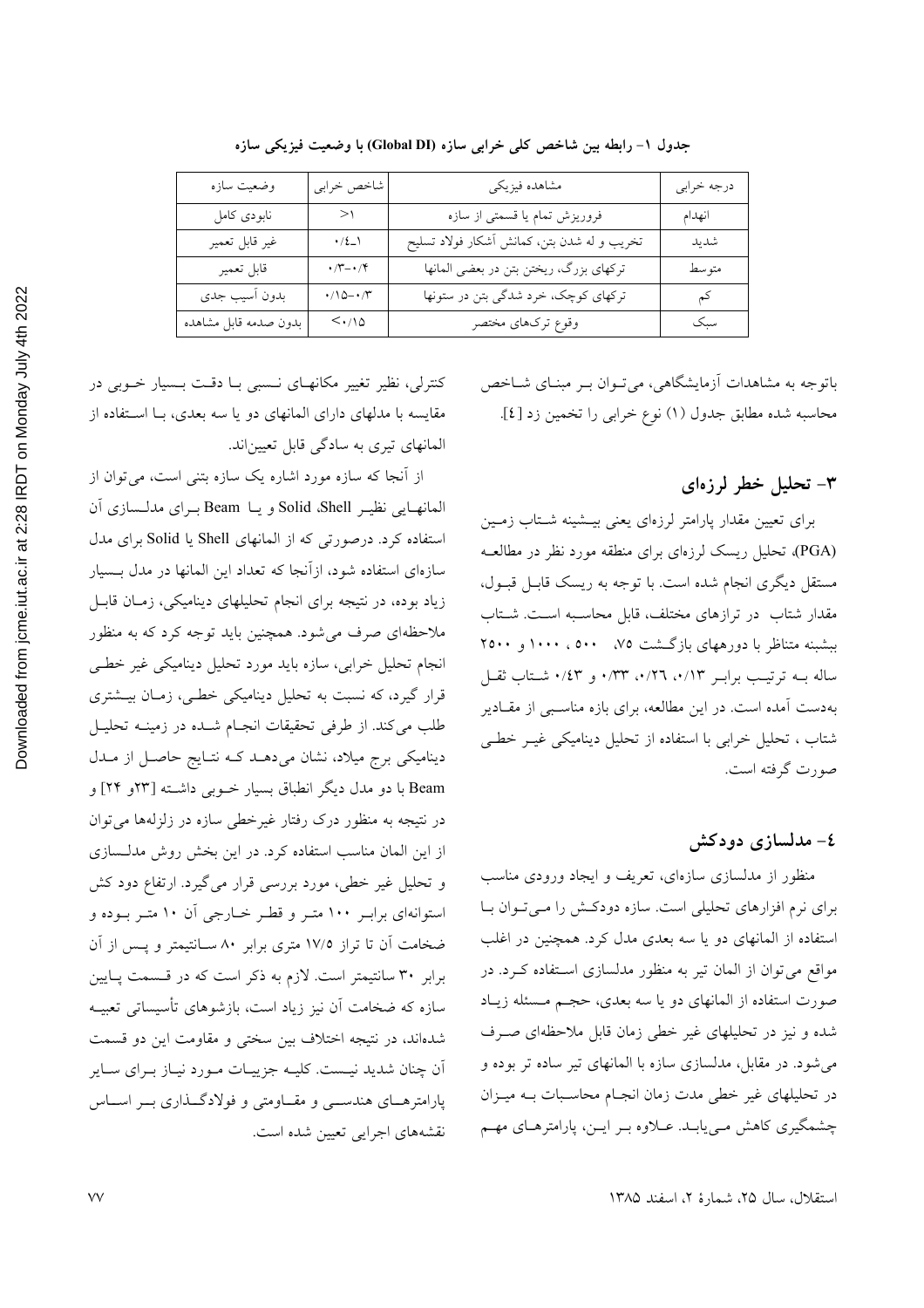

شکل ۲- رفتارواقعی و ایدهئال مقطع اعضا



#### ٤-١- منحنيهاي لنگر - انحنا

در این مطالعه از منحنیهای لنگر–انحنا بـرای معرفـی رفتـار اعضای سازه استفاده شده است. شکل عمومی ایـن منحنیهـا بـه صورت شکل (۲) است. در حالت واقعی تا وقوع تـرک، رفتـار سازه به صورت خطی و پس ازآن غیر خطی است. بـه منظـور مدلسازی برای محاسبات رایانهای،می توان رفتـار واقعـی را بـه صورت ايــدهئــال ســه خطــى در نظــر گرفــت. در شــكل مذکور M<sub>v</sub>،M<sub>cr</sub> و M<sub>u</sub> به ترتیب لنگرهای مربـوط بــه تــرک، تسليم وحدنهايي بوده و نيز  $\phi_v$ ،  $\phi_{cr}$  و  $\phi_u$  انحناهای متناظر آنها هستند.



شکل ٤- شکل سازه و نمای شماتیک مدل المان محدودی

٤-٢- المان تير- ستون و جرم متمركز

المانهای تیر- ستون با در نظر گرفتن تغییر شکلهای خمشی، برشی و محوری مدل میشوند. مؤلفههای خمشی و برشی تغییر شکل به صورت مدل سه پارامتری پارک و مؤلف تغییــر شـکل محوري بـه صـورت فنـر الاسـتيک خطـي مـدل شـده انـد. در شکل (۳) این مدل نــشان داده شــده اسـت [۱۶]. در شــکل (۴) نمای سازه دودکش و نمای شماتیک مدل المان محدود آن دیده می شود. اعضا به صورت المانهای تیر و ستون ملدل شدهاند. سختی اعضا با توجه به منحنیهای ممان \_انحنا، بهدست آمـده و مقادیر جرمها در جدول (۲) داده شده است.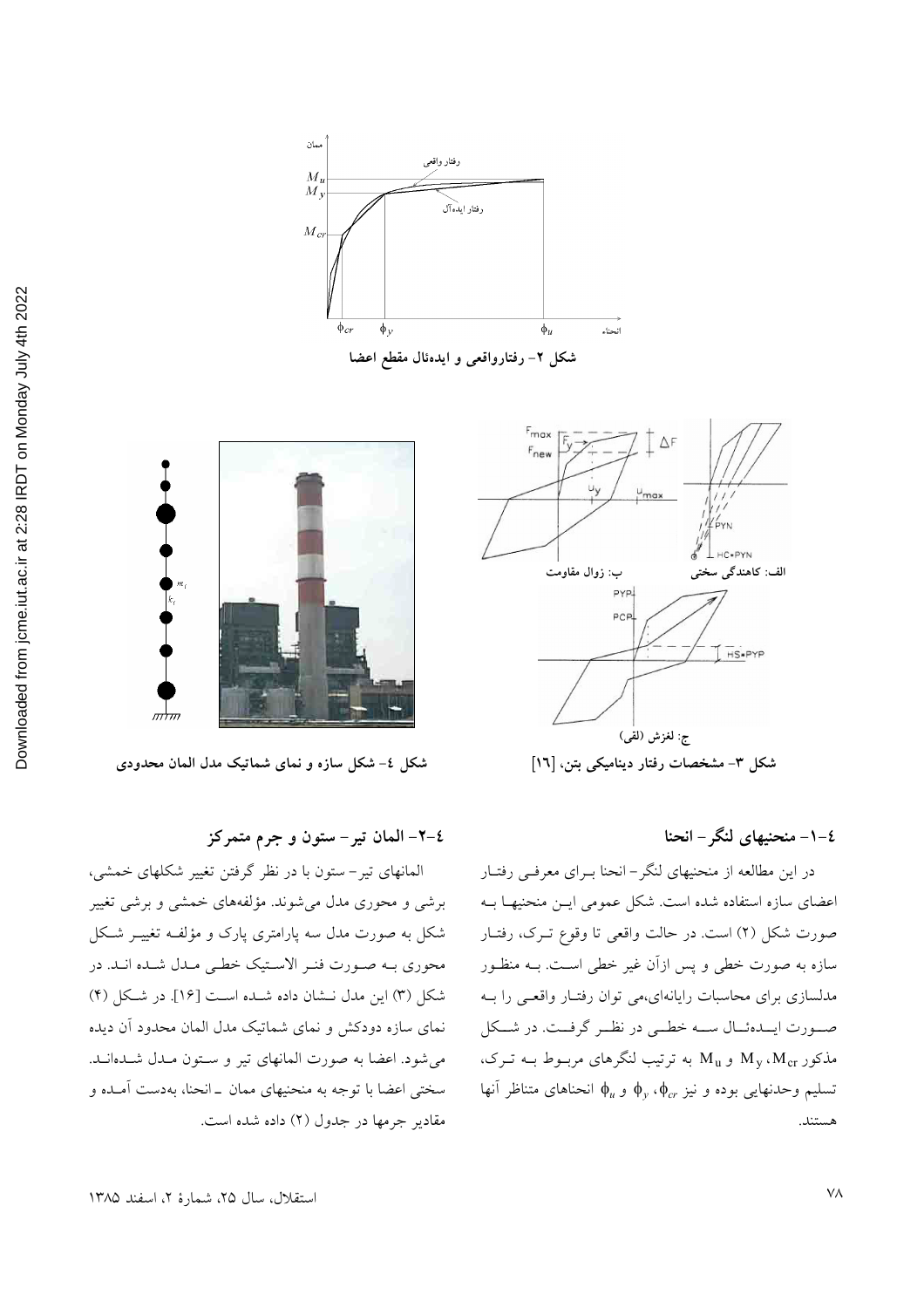| مجموع (تن)                                     | وزن تجهيزات (تن) | وزن بتن (تن)                  | تراز (متر)        |
|------------------------------------------------|------------------|-------------------------------|-------------------|
| ٢٨٥                                            |                  | ۲۸٥                           | $\wedge/\Upsilon$ |
| $Y \mathcal{Y} / \mathcal{O}$                  |                  | $Y \mathcal{Y} / \mathcal{O}$ | $\setminus$       |
| ٢٨٤                                            | ۱۰٥              | 1 <sup>V</sup>                | ۱٥                |
| ۱٥٤                                            |                  | ، ۱۵٤                         | $1 V/Y$ 0         |
| ۲۳۸                                            |                  | ٢٣٨                           | ۲٥                |
| $\mathsf{r}_{\mathsf{A}\mathsf{A}/\mathsf{O}}$ | $\mathcal{N}$    | 771/0                         | ٣٥                |
| $Y^{\dagger}$ 1/0                              |                  | $YU/\mathfrak{o}$             | ٤٥                |
| $\mathsf{r}_{\mathsf{A}\mathsf{A}/\mathsf{O}}$ | 17.              | $YU/\mathfrak{o}$             | $\circ$           |
| $Y^{\dagger}$ 1/0                              |                  | $Y^{\dagger}$ 1/0             | ٦٥                |
| $\Upsilon\Lambda\Lambda/\delta$                | ۱۲۰              | $Y^{\dagger}$ 1/0             | ٧٥                |
| $Y^{\dagger}$ 1/0                              |                  | 771/0                         | ٨٥                |
| ۲۸٦                                            | ٩.               | ۱۹٦                           | ۹٥                |

جدول ۲- وزن سازه در تراز های مختلف

جدول ۳- نتایج تحلیل مقادیر ویژه برای سه مود اول

| مود        |                     |                                          |                       |                  |                 | تراز         |              |                                |                           |                               |
|------------|---------------------|------------------------------------------|-----------------------|------------------|-----------------|--------------|--------------|--------------------------------|---------------------------|-------------------------------|
|            |                     |                                          | л                     |                  |                 | ٥            |              | $\check{}$                     |                           |                               |
|            |                     | $\cdot$ / $\wedge$ $\uparrow$ $\uparrow$ | $\cdot$ /9 $\wedge$ 9 | $\cdot$ /0۳ $V$  | .799            | $\cdot$ /۲۷۲ | $\cdot$ /16V | $\cdot/\cdot \wedge \check{r}$ | $\cdot/\cdot$ .           | $\cdot/\cdot\cdot$ 9          |
|            | - 1                 | $- \cdot$ /۳۷۷                           | $\cdot$ /\VA          | .709.            | $\cdot/\lambda$ | $\cdot$ /179 | .7999        | $\cdot$ /۴۱۸                   | .7770                     | $\cdot/\cdot$ $\circ$ $\cdot$ |
| $\check{}$ | $\cdot$ /9 $\vee$ 9 | $ \cdot$ / $\vee$ $\tau$                 | $-1/\lambda\Delta$ 9  | $-\cdot/\lambda$ | $-\cdot/1V$     | $\cdot$ /0VV | ۱/۰          | .7914                          | $\cdot$ /0 $\land$ $\lor$ | $\cdot$ /1 $\vee$ ۶           |

٤–٣– رفتار چرخهای

مدلسازی رفتار چرخهای اعضای سازهای، یک موضوع مهم در تحلیل دینامیکی غیر خطی است. در این مطالعه از مدل سـه پارامتری پارک استفاده شده است. این مـدل چرخـهای، اثـرات کاهیدگ<sub>ی</sub> سختی، زوال مقاومت، پاسخ نامتقارن و لغزش یا لقی <sup>۱</sup> را در نظر گرفته و دارای یک یوش سه خطی است.

## ٥- تحليل مقادير ويژه

به منظور بررسی تأثیر مودهای مختلف سـازه و همچنـین تعیـین دورههاي تناوب سازه، تحليل مقدار ويژه صـورت مـي گيــرد. بعــد از تعیین بردارهای ویژه می توان ماتریس شکلهای مودی [Ф] را تــشکیل داد. ماتریس جرم مودی معادل از معادله زیر بهدست می آید:  $[M_{eq}] = [\Phi]^T [M][\Phi]$  $(V)$ كه درآن [M] ماتريس جرم سازه است. بردارهـاي ويـژه نرمـال شده نسبت به جرم را می توان توسط معادله:

\n
$$
[\Phi_N]_{i,j} = \frac{[\Phi]_{i,j}}{\sqrt{[M_{eq}]_{i,i}}}
$$
\n

\n\n (A)\n

\n\n (B)\n

\n\n (C)\n

\n\n (D)\n

\n\n (D)\n

\n\n (E)\n

\n\n (E)\n

\n\n (D)\n

\n\n (E)\n

\n\n (E)\n

\n\n (E)\n

\n\n (E)\n

\n\n (E)\n

\n\n (E)\n

\n\n (E)\n

\n\n (E)\n

\n\n (E)\n

\n\n (E)\n

\n\n (E)\n

\n\n (E)\n

\n\n (E)\n

\n\n (E)\n

\n\n (E)\n

\n\n (E)\n

\n\n (E)\n

\n\n (E)\n

\n\n (E)\n

\n\n (E)\n

\n\n (E)\n

\n\n (E)\n

\n\n (E)\n

\n\n (E)\n

\n\n (E)\n

\n\n (E)\n

\n\n (E)\n

\n\n (E)\n

\n\n (E)\n

\n\n (E)\n

\n\n (E)\n

\n\n (E)\n

\n\n (E)\n

\n\n (E)\n

\n\n (E)\n

\n\n (E)\n

\n\n (E)\n

\n\n (E)\n

\n\n (E)\n

\n\n (E)\n

\n\n (E)\n

\n\n (E)\n

\n\n (E)\n

\n\n (E)\n

\n\n (E)\n

\n\n (E)\n

\n\n (E)\n

\n\n (E)\n

\n\n (E)\n

\n\n (E)\n

\n\n (E)\n

\n\n (E)\n

که درآن  $\{\Gamma\}_\mathbf{i}$  ضریب مشارکت مودی برای مود i ام است. بر اساس فرمولبندی ارائه شده در بالا، و با استفاده از نرم افـزار ذکر شده، تحلیل مقادیر ویژه انجام شده است. پریـود مودهـای اول تـا سـوم بـه ترتيب برابـر ١/٦٧، ٠/٣ و ٠/١١ ثانيـه اسـت. شکلهای مودی مربوطه در جدول (۳) آورده شـده و منحنیهـای مربوطه در شکل (۵) رسم شدهاند. سهم مودهـای اول تـا سـوم (از بسین ده مسود) بسه ترتیسب برابسر ٦٣٪، ١٩٪ و ٨٪ اسست.

استقلال، سال ٢۵، شمارة ٢، اسفند ١٣٨۵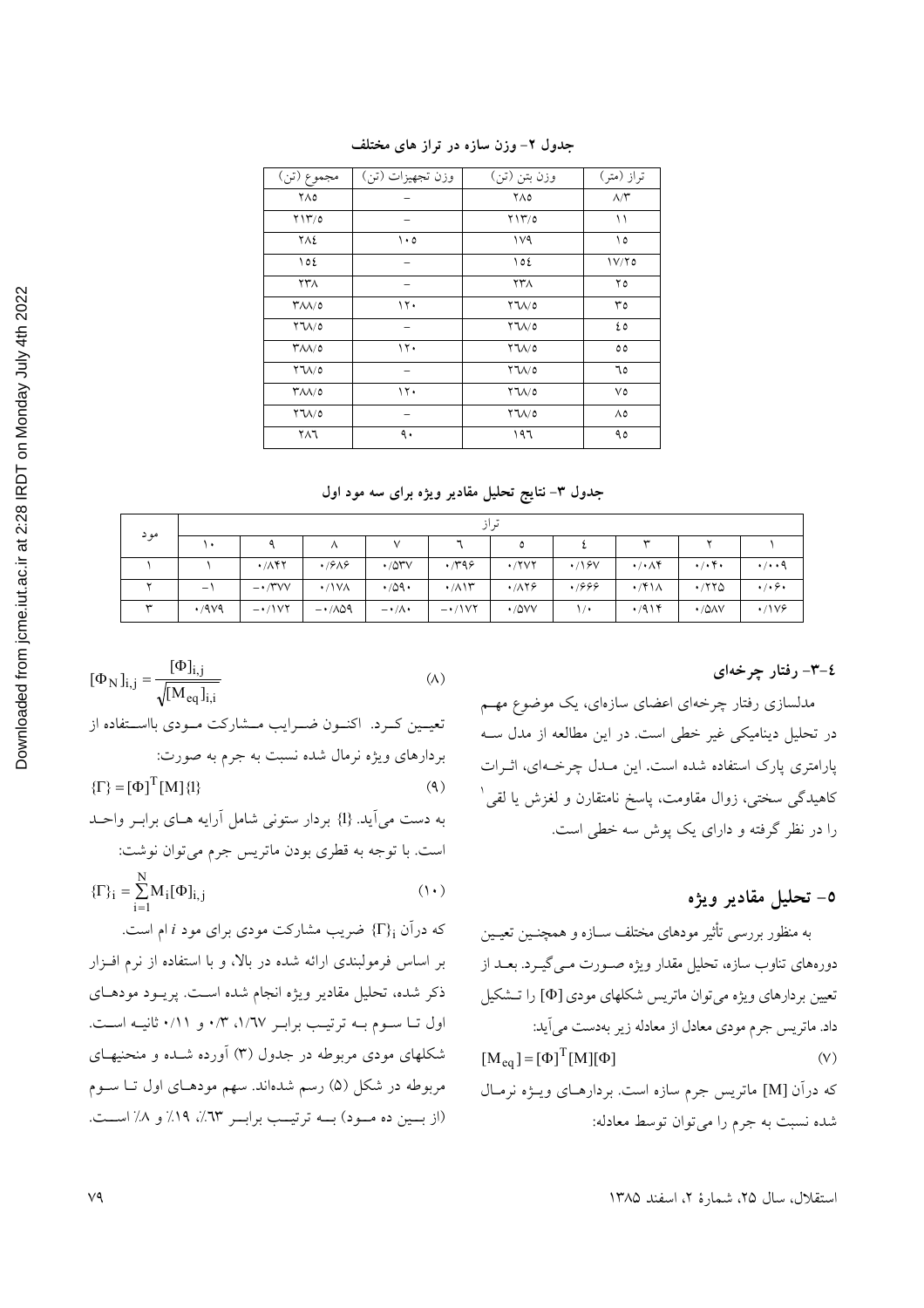

همچنانکه ملاحظه میشود، سهم این سه مود در مجمـوع برابـر ۹۰ درصد است.

#### ٦- تحليل بار جانبي افزاينده

تحلیل غیر خطی بار جانبی افزاینده یا تحلیــل مــود خرابــی<sup>۲</sup> یک روش ساده و مفید برای پیش بینـی پاسـخ لــرزهای قبــل از تحلیل دینامیکی غیر خطی است. با استفاده از تحلیل بار جـانبی افزاینده می توان ترتیب و توالی تـسلیم شـدنها، ظرفیـت شـکل پذیری و مقاومت جانبی سـازه را تعیـین کـرد. در دســتورالعمل بهسازی لرزهای سازه های موجود، جزییات ایــن روش تــشریح شده است [٢٥]. در تحليل بار جانبي افزاينده، سـازه تحت بـار جانبی افزایشی به صورت گام به گام مورد تحلیل قرار می گیرد. معادلات حاکم به صورت زیر است:

 $(11)$  $[K_{\dagger}]\{\Delta u\} = \{\Delta F\}$ كه در آن [K<sub>t</sub>] ماتريس سختى مماسى، {Δu} بردار ميزان افزايش تغييـر مكانهـاي جـانبي و {ΔF} بـردار ميـزان افـزايش نیروهای جانبی است. تحلیل بار جانبی افزاینده ممکن است بـه صورت کنترل نیرو یا کنترل جابهجایی باشد. در ایـن مطالعـه از روش کنترل نیرو استفاده شده است. در روش مـذکور، نیــروی

جانبی را میتوان به صورتهای زیر به سازه اعمـال کـرد: توزیــع یکنواخت، توزیع مثلثی وارونه، توزیع تـوانی عمـومی و توزیــع منطبق بر مودها.

در این مطالعه، سازه تحت سه نوع بارگذاری اول مورد بررســی و مقايسه قرار مي گيرد. سپس مناسبترين جواب انتخاب مي شود. با توجه به اهمیت مودهای بالاتر در سازه دود کش (با توجه بـه سهم مودهـا ۱۹٪ و ۸٪ بـرای مودهـای دوم و سـوم)، در اینجـا روشهای سوم و چهارم به اختصار تشریح می شود.

#### ٦–١– توزيع تواني عمومي

هـدف از ايــن روش ايــن اسـت كــه تغييــرات گونــاگون در شتابهای طبقه با توجه به تراز طبقه، در نظر گرفتـه شـود. بـهایــن ترتیب تا حدی میتوان تغییر شکل در مودهای مختلف را منظـور كرده و اثر مودهاي بـالاتر در پاسـخ را لحـاظ كـرد. مطـابق ايــن روش، میزان افزایش نیرو در طبقه i ام به صورت زیر است [۱۶]:  $W<sub>i</sub>h<sup>k</sup>$ 

$$
\Delta F_i = \frac{N}{\sum_{j=1}^{N} W_j h_j^k} \Delta V_b \tag{17}
$$

که در آن  $k$  پارامتر کنترل کننده شکل توزیع نیرو،  $W_i$  و  $h_i$  بــه ترتیب وزن و تراز طبقه i ام بوده و  $\Delta\rm V_b$  میزان افزایش در برش پایه سازه است. مقادیر توصیه شده برای  $k$ به صـورت تـابعی از پريود اصلي سازه (T) است:

(١٣- الف)  $k = 1.0$  $T \leq 0.5$ بر ای  $($ ۱۳ $-1$ ب)  $k = 2.0$ بر ای  $T \geq 2.5$  $k = 1.0 + \frac{T - 0.5}{2}$  $0.5 < T < 2.5$  $(\tau - \mathcal{N})$ براي مقدار 1.0 k = متناظر با توزيع مثلثي وارونه است.

#### ٦–٢– توزيع منطبق بر مودها

این توزیع به منظور در نظر گـرفتن تغییــرات توزیــع نیروهــای جانبي، ايجاد شـده اسـت. بــه جـاي يـك توزيــع چنـد جملــهاي، شکلهای مودی سازه در نظر گرفته میشود. از آنجا کـه پاسـخ غیــر الاستیک سازه، ماتریس سختی را تغییر میدهد، شکلهای مودی نیـز تحت تأثیر قرار گرفته و یک توزیع متناسب با شکلهای مودی، ایــن تغییر را لحاظ میکند. اگر مود اصـلی در نظـر گرفتـه شـود، مقـدار افزایش در توزیع نیرو مطابق زیر حساب می شود [۱۶]: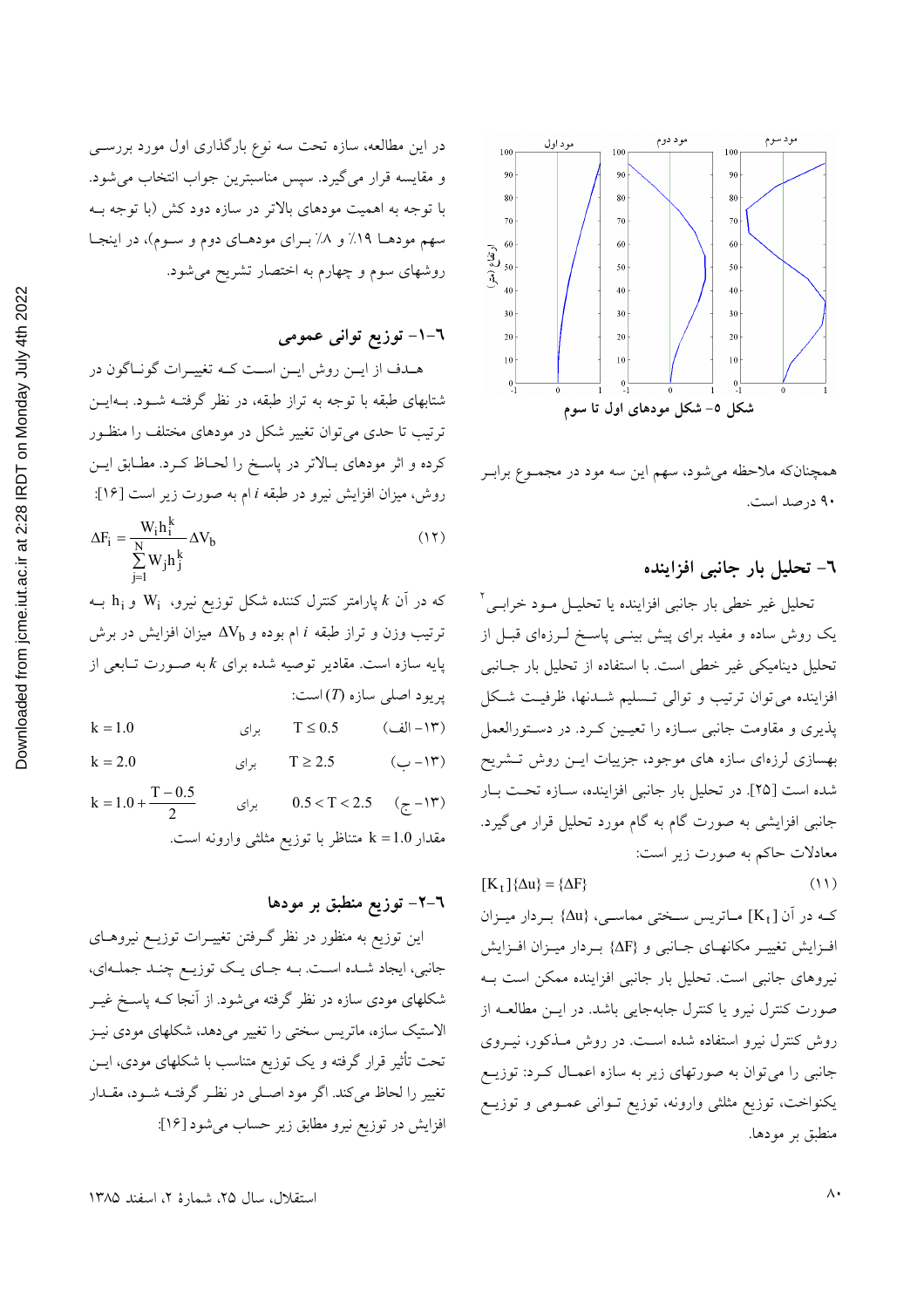

$$
\Delta F_i = \frac{W_i \Phi_{i1}}{\sum_{i=1}^{N} W_j \Phi_{j1}} \Delta V_b - F_i^{old}
$$
 (12)

که  $\Phi_{i1}$  مقدار شکل مود اول در طبقـه  $V_{\rm b}$  بـرش پایـه جدیـد سازه و Fi<sup>old</sup> مقــدار نيــرو در طبقــه i ام در گــام قبلــي بارگــذاري است.

توزیع منطبق بر مودها ممکن است بـه منظـور بـه حـساب آوردن بیشتر از یک مود، توسعه یابد. در ایـن حالـت شـكلهای مودی با استفاده از روش SRSS با یکدیگر ترکیب شـده و بـر اساس ضریب مشارکت مودی مقیاس می شـود. مقـدار افـزایش نيرو در طبقه i ام از معادله زير محاسبه مي شود:

$$
\Delta F_i = \frac{W_i \left[ \sum_{k=1}^{nm} (\Phi_{ik} \Gamma_k)^2 \right]^{1/2}}{\sum_{j=1}^{n} W_j \left[ \sum_{k=1}^{nm} (\Phi_{jk} \Gamma_k)^2 \right]^{1/2}} \Delta V_b - F_i^{\text{old}}
$$
(10)

که  $\Phi_{ij}$  مقدار شکل مود j ام در طبقه i ام،  $\Gamma_{\rm i}$  ضریب مــشارکت مودی برای مود j ام، V<sub>b </sub> برش پایه جدید ســازه و F $_{\rm i}^{\rm old}$  مقــدار نیرو در طبقه i ام در گام قبلی بارگذاری است.

 $P - \Delta$  اڻه  $-V$ 

ایجاد لنگر اضافی بر اثر تغییـر مکـان نـسبی بـین ترازهـای مختلف طبقات به اثر P−∆ مشهور است. این لتگرها با افزایش نیروهای ثقلی، زیادتر می شوند. در نرم افـزار مـورد اسـتفاده در

اين مطالعه، اثرات ∆−P توسط نيروهاي جانبي معادل، لحـاظ مـی شـود. در مطالعــه حاضـر بــا توجــه بــه وزن ســازه بتنــی و دودروهای فولادی (درون سازه دودکش بتنبی) و تجهیزات مربوطه، نیروی محوری در ترازهای مختلـف تعیـین شـده و در بررسی اثر P – A مورد استفاده قرار گرفته است.

# ۸- مطالعه شکل خرابی بــا اســتفاده از تحليــل بــار جانبي افزاينده

با استفاده از این تحلیل، میتوان پارامترهای مهم زیر را تعیین کرد:

- شکل شکست نهایی سازه
- حداكثر مقاومت جانبي سازه
	- ظرفيت شكل يذيري

با توجه به فرمولبندي ارائه شده، تحليل بار جـانبي افزاينــده براساس بارگذاریهای گوناگون انجام شده است. همچنان کـه در شکل (۶) دیده میشود توزیع بارجانبی بـه صـورت مــستطیلی، بیشترین برش پایه را به دست میدهد. دلیل این امر آن است که مرکز سطح بار مـستطیلی نـسبت بـه سـایر بارگـذاریها در تـراز پایینتری بوده و در نتیجه برای ایجاد ممان یکسان در تراز پایــه، مقدار کل بار افزایش می یابد. به دلیل مشابه برش پایــه در روش مثلثی بیشتر از توزیع توانی به دست میآید. نکته مهم آن است که به علت عملکرد طرهای سازه هـای دودکـش (کـه منجـر بـه منحنی بالاتر از مرتبه سوم برای تغییر شکل میشود)، بهتر است که از توزیع توانی استفاده شود. مطابق معادلات ارائه شـده و بـا توجه به پریود اصلی سازه (۱/۶۷ ثانیه) متناظر با پریودهای ۱/۵. ١/٧٥ و ٢/٥ ثانيه ضرايب توانها به ترتيب مساوى ١/٥، ١/٦٢٥ و ۲ است. منحنیهای مربوطه در شکل (۶) دیده می شود.

با توجه بهاین که پریود سازه برابر ۱/٦٧ ثانیه است، ملاحظه می شود کـه مقاومـت نهـایی سـازه حـدود ١٩٪ وزن آن اسـت. همچنانکه از شکل (۶) برمی آید در صورت عدم در نظر گرفتن روند بارگذاری جانبی ممکن است ک ممیزان مقاومت جـانبی سازه به طور دقیق تعین نشود. همچنین با مراجعه به روند تغییر شـــکلها در خــــلال بارگـــذاری مـــشاهده مــــی شـــود کـــه در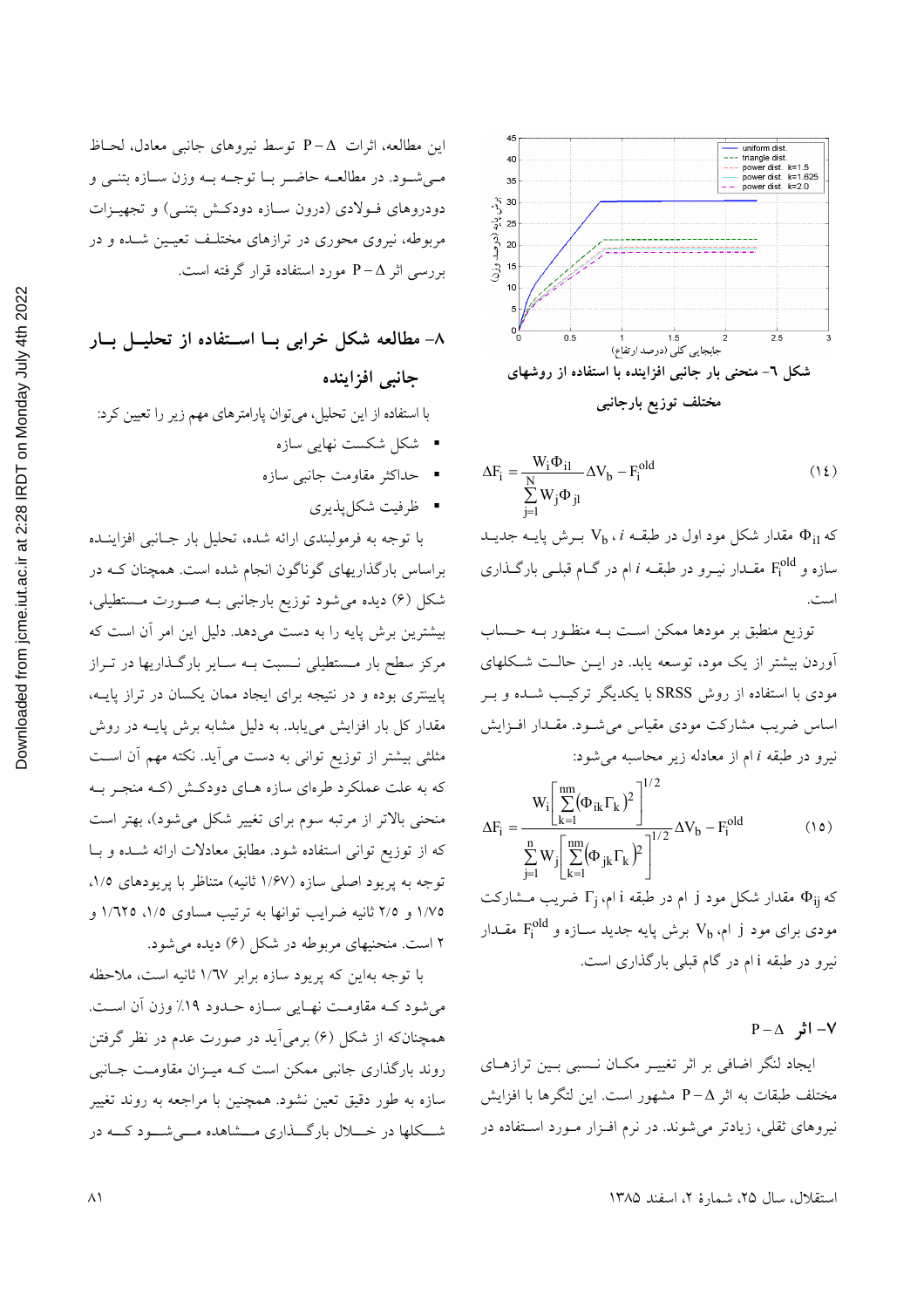

افزاینده با توزیع توانی بار جانبی

تمام انواع بارگـذاری جـانبی، نقطـه خرابـی و تـسليم در محـل اتصال عضو شماره ٢ به عضو ٣ يعني در تراز ١٧ تــا ١٨ متـرى رخ میدهد. در شکل (۷) موقعیت محـل مفـصل پلاسـتیک و وضعیت سازه در انتهای تحلیل بـار جـانبی افزاینـده بـا توزیـع توانی بار جانبی دیده می شود.

۹- مطالعه خرابی بــا اســتفاده از تحليــل دينــاميكى غير خطي

-β تحلیل دینامیکی غیر خطی بـه صـورت ترکیـب روش β نیومارک و روش شبه نیرو انجام میگیرد. ماتریس میرایـی لــزج به صورت میرایی رایلی، یعنی ترکیب خطی ماتریسهای جــرم و سختی است. همچنانکه اشاره شد شاخص خرابی پارک- انگ در نرم افزار IDARC لحاظ شده است [۱۶]. برای محاسبهایــن شاخص خرابی، تحلیل دینامیکی غیر خطی، مـورد نیـاز اسـت. بهاین منظور ابتدا باید رفتار مصالح با استفاده از روشی مناسـب، مدلسازی شود. رفتار بتن بـا کمـک مـدل سـه پـارامتری پـارک مدلسازی شده است که در آن می توان اثرات کاهندگی سختی، زوال مقاومت و لقى يا لغزش را درنظـر گرفـت. بــراى تحليــل دینـامیکی غیرخطـی از شـش رکـورد زلزلـه مطـابق شـکل (۸) استفاده شده است. انتخاب رکوردهـا یکـی از مهمتـرین عوامـل مؤثر بر نتایج حاصل از تحلیل دینامیکی غیر خطی است. بــدین منظور با توجه به تبدیل فوریه رکوردها و دامنه تبدیل فوریــه در محدوده پریود اصلی سازه، ضریب مربوط به یکسان سازی هـر

ركورد با مقـدار متنـاظر در طيـف طـرح و نيـز بـا توجـه بـه خصوصیات ساختگاهی محل ثبت رکوردها نـسبت بـه انتخـاب ركوردها اقدام شده است.

## ۱۰– تحلیل غیر خطی و نتایج عددی

بعد از مدلسازی سازه، تحت شش رکورد نام برده، تحلیـل لرزهای صورت گرفته است. در اینجا نتایج حاصله با توجه بـه مقادیر شتابهای حاصله از مطالعه خطـر تـشریح مـیشـود. بـه منظور بررسی عملکرد لـرزهای سـازه، بایـد پاسـخ أن تحـت شتابهای حد بهـره بـرداری (دوره بازگــشت ۷۵ ســال) و حــد ف ووريختن (دوره بازگشت ۲۵۰۰ ســال) تعيــين شــود. ايــن تحلیلها برای آن است کـه رفتـار قابـل قبـول سـازه در زلزلـه متناظر با حد بهره برداری (خدمت پذیری) و عدم انهدام کلـی ساختمان در بیشینه زلزله ممکن (MCE) مـورد بررســی قــرار گیرد. مطابق ضوابط طراحی دود کش، به منظور بهـره بـرداری باید مجموع تغییر مکان نسبی سـازه کمتـر از ۱ٖ— ارتفــاع آن باشد. این تغییر مکان نسبی شامل انواع تغییــر مکــان ناشــی از تابش یک جهته آفتاب، چرخش پــی و… اســت. بــا توجــه بــه جنبههای اَماری ترکیب نیروها (مـثلا جهـت تــابش اَفتــاب و جهت زلزله) و با توجه به کوتاه بودن مــدت وقــوع زلزلــه، در مجموع با قضاوت مهندسی می توان میزان تغییر مکانهای نسبی ناشی از زلزله را به حـدود ۰/۲ تــا ۰/۳ درصــد ارتفــاع ســازه، محدود کرد. با توجه به شکل (۹) ملاحظه میشود که در تمام زلزلههای تراز بهره بـرداری (دوره بازگـشت ۷۵ سـال) تغییـر مکان نسبی کمتر از ۰/۲۵ درصد ارتفاع سازه است. بـه طـور کلبی می توان گفت که سازه مورد بررسی در زلزله مورد انتظـار در حد بهره برداري، رفتار مطلوبي خواهد داشت.

به منظور اظهار نظر در مورد وضعیت سـازه در تــراز زلزلــه حد فروریختن، کافی است که تحلیل خرابی برای شـتاب ۰/٤٣ شتاب ثقل انجام شود. اما در این مطالعه به منظور بررسی دقیقتر موضـوع و بررســي تــأثير شــتاب بــر شاخــصهاى خرابــي و جابهجاییهای غیر خطی، سازه در شتابهای بین ۰/۱ تا ۰/٦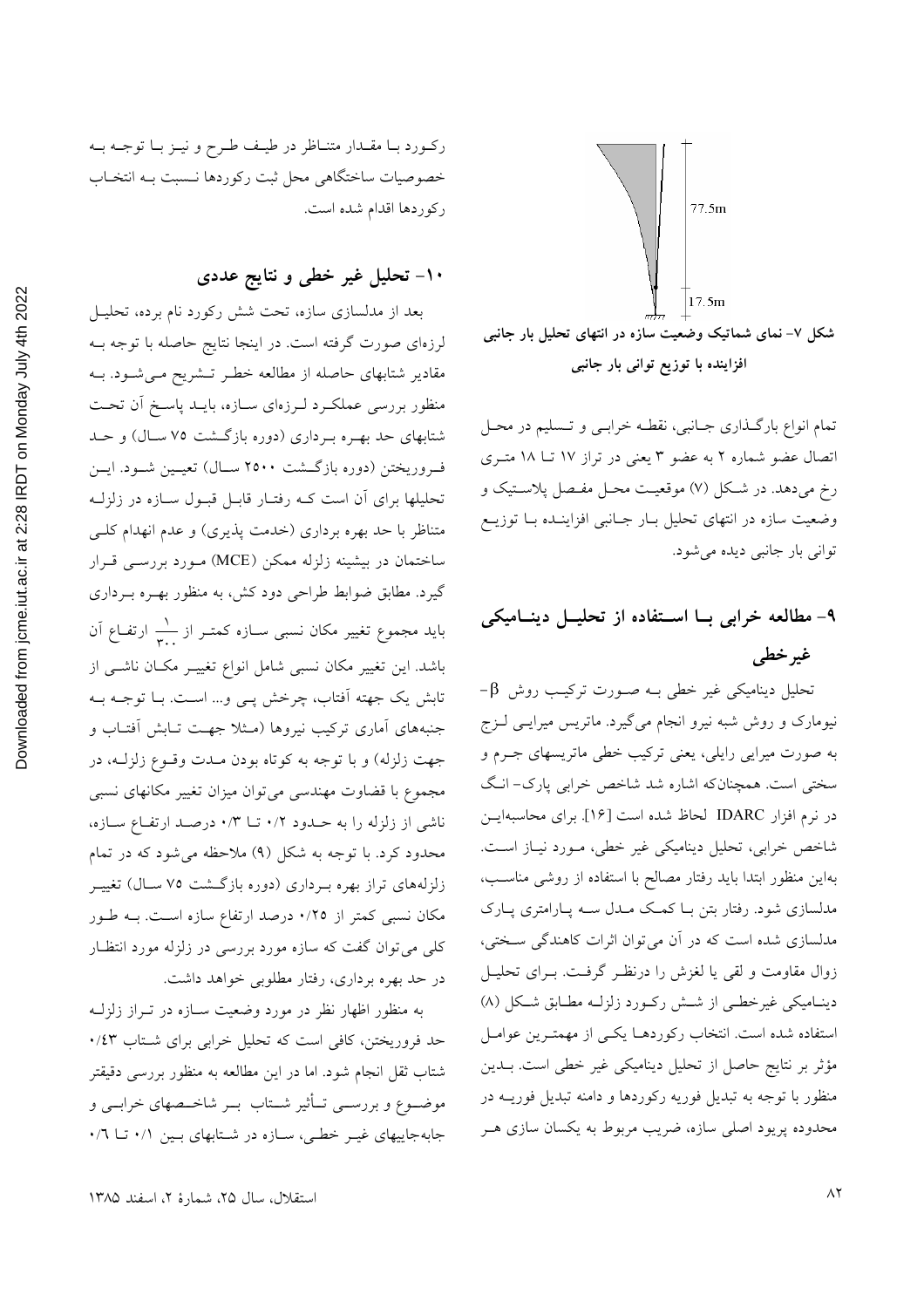

شکل ۸– تاریخچه زمانی شتاب رکوردهای انتخاب شده در این تحقیق



استقلال، سال ۲۵، شمارهٔ ۲، اسفند ۱۳۸۵ محمد استقلال به اسفند ۱۳۸۵ محمد استقلال استقلال استقلال استقلال استقلال ا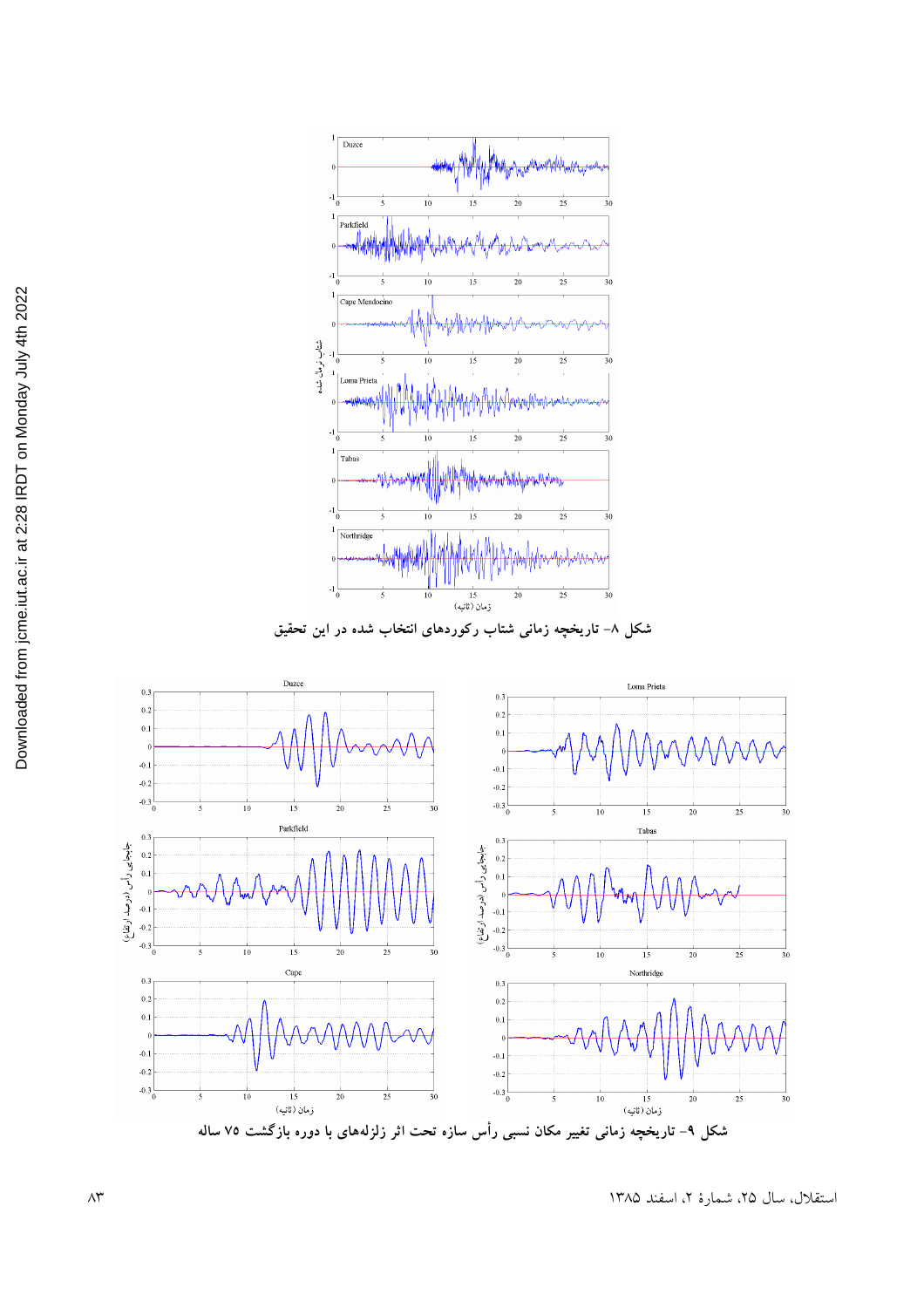



شکل ۱۰- رابطه بین شتاب ًو تغییر مکان نسبی رأس سازه



جدول ٤- نتايج تحليل خرابي تحت زلزله Duzce

|                   |                            | شاخص خرابي  جابجايي رأس بيشينه شتاب | بيشينه شاخص | شماره عضو   |
|-------------------|----------------------------|-------------------------------------|-------------|-------------|
| زمین (g)          | $\left(\frac{1}{2}\right)$ | کلے                                 | خرابى اعضا  |             |
| $\cdot/$          | $\cdot$ /\V                |                                     |             |             |
| $\cdot$ /۲        | $\cdot$ / $\gamma$         | $\cdot$ / $\cdot$ ۶۴                | ۰/۰۶۵       | $\check{ }$ |
| $\cdot$ / $\cdot$ | $\cdot$ /۴۹                | $\cdot$ / $\gamma$                  | ۰/۲۱        | ٣           |
| $\cdot$ /۴        | $\cdot$ /0V                | $\cdot$ /۲۲                         | ۰/۲۳        | ٣           |
| $\cdot/\Delta$    | .791                       | $\cdot$ / $\vee$                    | $\cdot$ /۴  | $\check{}$  |
| $\cdot$ /۶        | ۱/۲۹                       | $\cdot$ /0۲                         | $\cdot$ /۶۲ | w           |

شتاب ثقل، مورد بررسی قرار گرفته است. از آنجا که تغییر مکـان نسبی، معیار دقیقی برای تعیین وضعیت خرابی نیست، در نتیجـه در این مطالعه از شاخص خرابی پارک– انگ استفاده شده است. رابطه بین شتاب و تغییر مکان نسبی در شکل (١٠) و میـانگین آن در شکل (١١) دیده میشود. همچنان که ملاحظه می شود بـه طور میانگین، تغییر مکانهای نسبی تحت زلزلـه هـای ۷۵، ۵۰۰، ۱۰۰۰ و ۲۵۰۰ ساله بــه ترتیــب ۰/۲، ۰/٤، ۱۵۵۰ و ۰/۸۵ درصــد ارتفاع است. در ادامه خواهیم دید که در محدوده تغییـر مکانهـای

جدول ٥- نتايج تحليل خرابي تحت زلزلهParkfield

| بيشينه شتاب       | جابجايى                         | شاخص             | بيشينه شاخص        | شماره |
|-------------------|---------------------------------|------------------|--------------------|-------|
| زمین (g)          | رأس (٪)                         | خرابي كلي        | خرابى اعضا         | عضو   |
| $\cdot/$          | $\cdot/\lambda$                 |                  |                    |       |
| $\cdot$ /٢        | $\cdot$ / $\uparrow$ $\uparrow$ | $\cdot$ /\\      | $\cdot$ /١١        | ٣     |
| $\cdot$ / $\cdot$ | ۰٬۴۶                            | $\cdot/\lambda$  | $\cdot$ /19        | ۳     |
| $\cdot$ /۴        | ۱۰                              | $\cdot$ / $\sim$ | $\cdot$ / $\gamma$ | ٣     |
| $\cdot/\Delta$    | ۱۸                              | $\cdot$ /۴۱      | $\cdot$ /00        | ٣     |
| $\cdot$ /۶        | $\Upsilon/\Upsilon$             | $\cdot$ /VA      | $\mathcal{N}$      |       |

متناظر با حد بهره برداری و حد فروریزش بـرای ایـن سـازه، اثـر قابل صرف نظر كردن است. همچنانكه ملاحظه مى شـود P- $\Delta$ نسبت تغییر مکان در زلزله حد فروریزش به مقدار متناظر با حـد بهره برداری، برابر ٤/٢٥ بوده كه مقدار مناسبي است.

در شکل (۱۲) مقدار شاخص خرابی کل سازه تحت رکوردهای مختلف و در شتابهای گوناگون داده شده است. دادههای حاصـل از تحلیل خرابی در جدولهای (٤) تا (٩) ارائه شده است. بـه منظـور نتیجــه گیــری مطمئنتــر و بــا مراجعـــه بـــه شــكل (١٣) كــه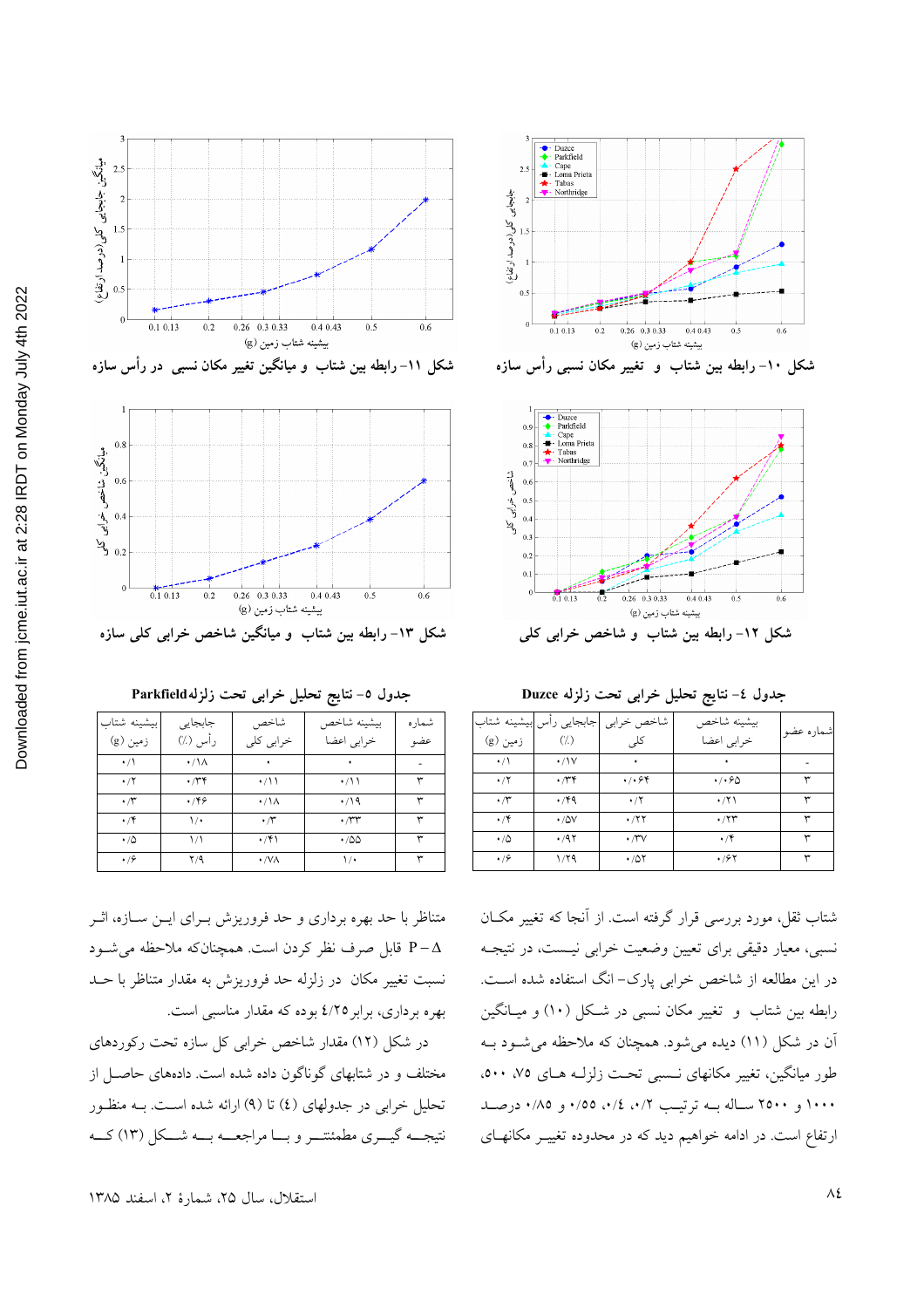|            |                     | ل   شاخص خرابي   جابجايي   بيشينه شتاب | شماره بيشينه شاخص |     |
|------------|---------------------|----------------------------------------|-------------------|-----|
| زمین (g)   | راس (./)            | کلی                                    | خرابى اعضا        | عضو |
| $\cdot/$   | ۰/۱۳                |                                        |                   |     |
| $\cdot$ /۲ | ۰/۲۵                |                                        |                   | ٣   |
| $\cdot$ /۳ | ۰٬۳۶                | ۰/۰۸                                   | ۰/۰۸              | ٣   |
| $\cdot$ /۴ | $\cdot$ /۳ $\wedge$ | $\cdot/\rangle$ .                      | ۰/۱۳              | ٣   |
| ۰٬۵        | ۰/۴۸                | ۰٬۱۶                                   | ۰/۱۸              | ٣   |
| .19        | $\cdot$ /0۳         | $\cdot$ /۲۲                            | ۰/۲۶              |     |

#### جدول ۷- نتایج تحلیل خرابی تحت زلزله Loma Prieta

جدول ۹- نتايج تحليل خرابي تحت زلزله Northridge

| جابجايي بيشينه شتاب |                     | شاخص      | بيشينه شاخص         | شمار ه |
|---------------------|---------------------|-----------|---------------------|--------|
| زمین (g)            | راس (./)            | خرابي كلي | خرابی اعضا          | عضو    |
| $\cdot/$            | $\cdot$ /\ $\wedge$ |           |                     |        |
| $\cdot$ /۲          | $\cdot$ /۳۶         | ۰/۰۸      | $\cdot$ / $\cdot$ 9 | ٣      |
| $\cdot$ /۳          | ۰۵۰                 | ۰/۱۴      | $\cdot$             | ٣      |
| $\cdot$ /۴          | $\cdot$ /AV         | .799      | ۳۴۰.                | ٣      |
| ۰/۵                 | ۱٬۱۵                | ۰/۴۱      | ۰/۴۴                | ٣      |
| $\cdot$ /9          | ۳۱۱                 | ۰/۸۵      | ۱۰                  | ٣      |
|                     |                     |           |                     |        |



حدود ۲۰ درصد بیشتر از شاخص خرابی کلی است. همچنان ک در شکل (۱۵) دیـده مـیشـود، شـاخص خرابـی در زلزلـه حـد فروریختن، برابر ۰/۳٦ است، که به عدد ۰/٤ (جــدول ۱) نزدیــک است. با توجه بهاین ارقام و توجه ضمنی بـه تغییـر مکـان نــسبی ۸۵/ ۰ درصد ارتفاع و نیز با یادآوری این که مقـدار تغییـر مکـان متناظر با تسلیم در تحلیل بار جانبی افزاینده، حدود ۰/۸٥ درصـد ارتفاع است، در مجموع می توان گفت کهایــن ســازه شــرط عــدم فروریختن در زلزلـه مربوطـه را دارد. البتـه بایـد توجـه کـرد کـه

|  |  |  | جدول ٦- نتايج تحليل خرابي تحت زلزله Cape |  |  |  |  |
|--|--|--|------------------------------------------|--|--|--|--|
|--|--|--|------------------------------------------|--|--|--|--|

| لىشىنە شتاب |                        | شاخص خرابي   جابجايي | بيشينه شاخص        | شماره |
|-------------|------------------------|----------------------|--------------------|-------|
| زمین (g)    | راس (٪)                | کلی ِ                | خرابی اعضا         | عضه   |
| $\cdot/$    | ۰/۱۵                   |                      |                    |       |
| $\cdot$ /۲  | ۰/۲۹                   |                      |                    | ٣     |
| $\cdot$ /۳  | ۱٬۴۵                   | ۰/۱۲                 | ۰/۱۳               | ٣     |
| $\cdot$ /۴  | $\cdot$ /۶۳            | $\cdot/\Lambda$      | $\cdot$ /٢ $\cdot$ | ٣     |
| ۰٬۵         | $\cdot$ / $\wedge\tau$ | $\cdot$ / $\gamma$   | ۱۳۵                | ٣     |
| $\cdot$ /۶  | $\cdot$ /9 $\vee$      | ۰/۴۲                 | ۰٬۴۶               | ٣     |

جدول ٨- نتايج تحليل خرابي تحت زلزلهTabas

| بيشينه شتاب    | جابجايى | شاخص خرابي          | بيشينه شاخص     | شمار ه |
|----------------|---------|---------------------|-----------------|--------|
| زمین (g)       | رأس (٪) | کلی                 | خرابی اعضا      | عضو    |
| $\cdot/$       | $\cdot$ |                     |                 |        |
| $\cdot$ /٢     | ۱٬۲۵    | $\cdot$ / $\cdot$ 6 | .49             |        |
| $\cdot$ /۳     | .799    | $\cdot$ /۱۴         | $\cdot/\lambda$ | ٣      |
| $\cdot$ /۴     | ۱۰      | ۰٬۳۶                | ۰/۴۴            | ٣      |
| $\cdot/\Delta$ | ۲/۵     | $\cdot$ /67         | ۰/۸۵            | ۲ و ۵  |
| $\cdot$ /9     | ۳۱۱     | ۰/۸۰                | ۱۰              | ٣      |



میانگین مقادیر مربوط بـه شـکل(۱۲) اسـت، دیــده مــیشــودکه میانگین شاخص خرابی کلی کمتراز ۰/۳ است. یک نکتـه مهـم در این جا این است که با توجه به معـین بـودن مـدل سـازهای، بهتر است که به جای شاخص خرابی کلـی، ازشـاخص خرابـی در بین اعضا استفاده شود. زیرا رفتار سازه تا حد زیـادی تحـت تأثير رفتار بحراني ترين عضو است.

در شکلهای (۱۴) و (۱۵) رابطه بین شاخص خرابی و بیشینه شتاب مشاهده می شود. به طور متوسط، مقـدار شـاخص خرابـی

استقلال، سال ٢۵، شمارهٔ ٢، اسفند ١٣٨۵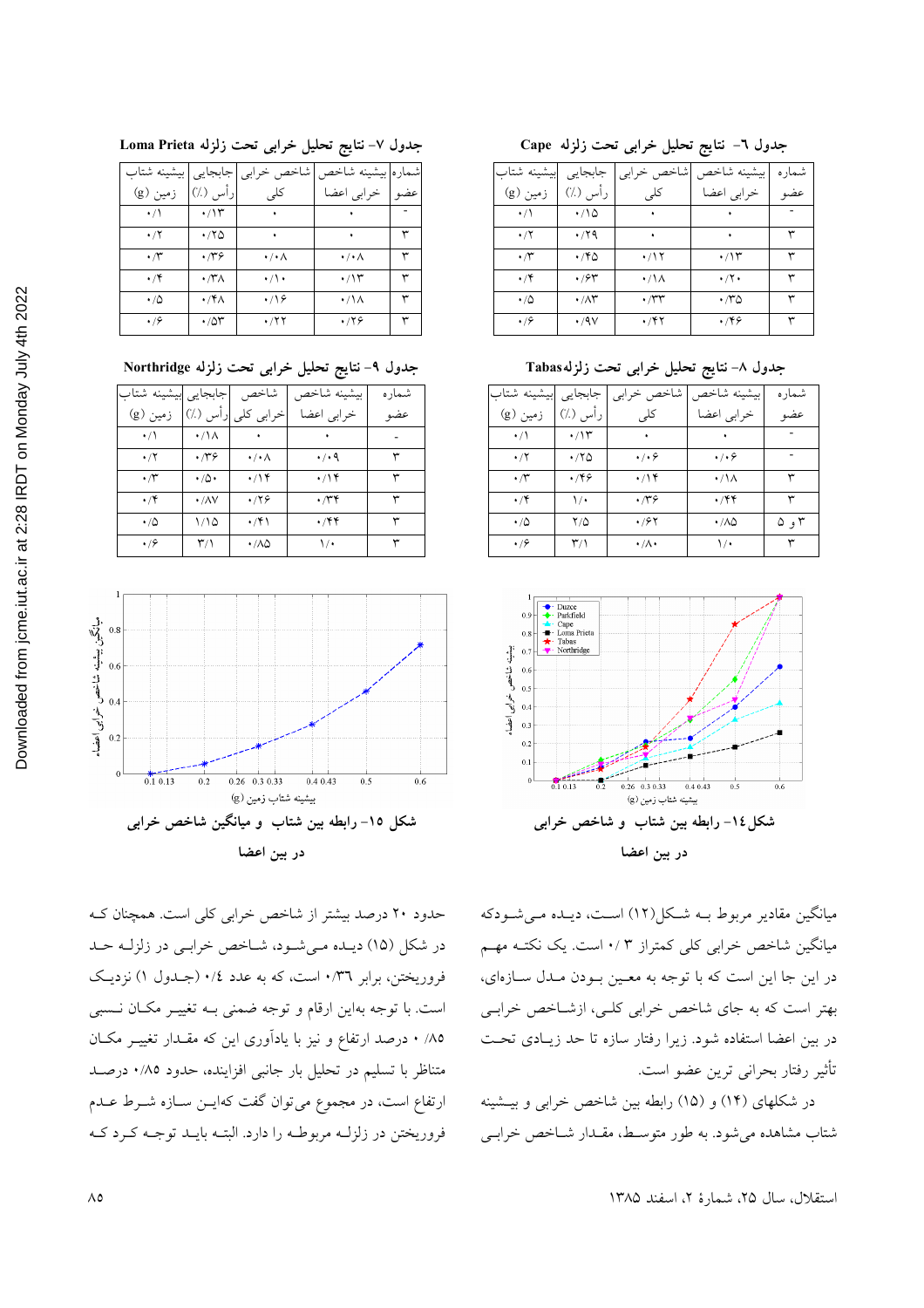

در این زلزله، خرابی در محل تغییر ضخامت متمرکز می شـود و از تمام ظرفیت سازه به نحو بهینه استفاده نمی شود.

همچنین در شکل (۱۶) تاریخچه تغییر مکان نــسبی رأس ســازه نسبت به يي، براي زلزلـه هـاي ١٠٠٠ سـاله داده شـده اسـت. همچنان که مشاهده می شود در زلزله طبس تغییر مکـان نـسبی، قابل ملاحظه است، اما به طور میانگین در بین کل رکوردها ایــن تغییر مکان برابر ۰/٥٥ درصد ارتفاع سازه است. در شکل (۱۷) تاریخچه شاخص خرابی برای زلزله های ۱۰۰۰ ساله داده شـده اسـت. همچنــان كــه ملاحظــه مــيشــود شــاخص خرابــي در زلزلههای مذکور کمتر از ۰/۲٥ است. میانگین این مقادیر حدود ١/١٨ است. اين امر به معناي آن است در اين تراز زلزله، آسيب جدي به سازه وارد نمي شود و بعد از وقوع زلزلـه، سـازه قابـل استفاده است.

به منظور بررسی دقیقتر سازه تحت زلزلـه تـراز فروریـزی، می توان به تاریخچه شاخصهای خرابی در زلزله هـای گونـاگون

مراجعه کرد (شکل ۱۸). همچنان که ملاحظه مــی شــود، بخــش عمده خرابی در زمانی رخ میدهـد کـه سـازه در حـال تجربـه کردن بیشترین شتابهای رکوردهاست. هـر چنـد کـه شـاخص خرابی کلی در زلزله طبس برابر ۰/٥٦ است، اما مقـدار میـانگین این شاخص در تراز فوق، کمتر از ۰/۳ است، در نتیجه رفتـار كلي سازه، مطلوب بوده و حتى بـر اسـاس شـاخص در اعـضا، مطابق بحثهاى بالا، سازه فرو نخواهد ريخت.

اثر P−∆ در موارد متعـددي مـورد بررسـي قـرار گرفـت. همچنان که در بحث فوق دیده شد، تغییر مکانهای سـازه، حتـی در زلزله هاى شـديد، زيـاد نبـوده و لحـاظ كـردن اثـر P−∆ ضروری نیست. یک دلیل عمده برای این کار این است با توجه به مقادیر شاخص خرابی حتی اگر شاخص متناظر با تـراز فـرو ریختن، حدود ۲۰ درصد بیشتر از مقادیر فعلی بود، بـاز هــم در نتیجه نهایی این بحث تأثیری نمی گذاشت. بــه عنــوان مثــال در شــکلهای (۱۹) و (۲۰) بــه ترتیــب جابــهجــایی رأس ســازه و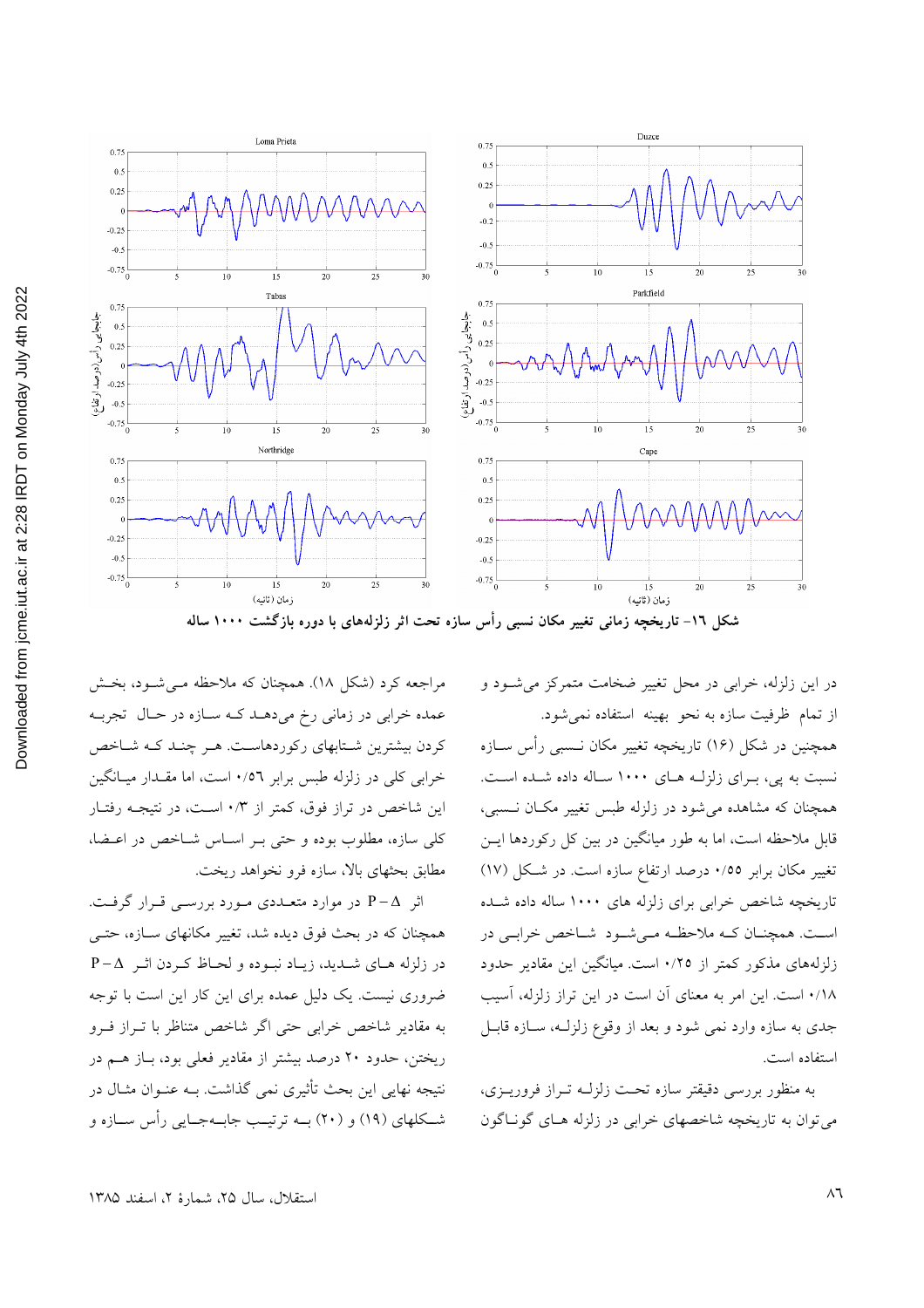

استقلال، سال ٢۵، شمارة ٢، اسفند ١٣٨۵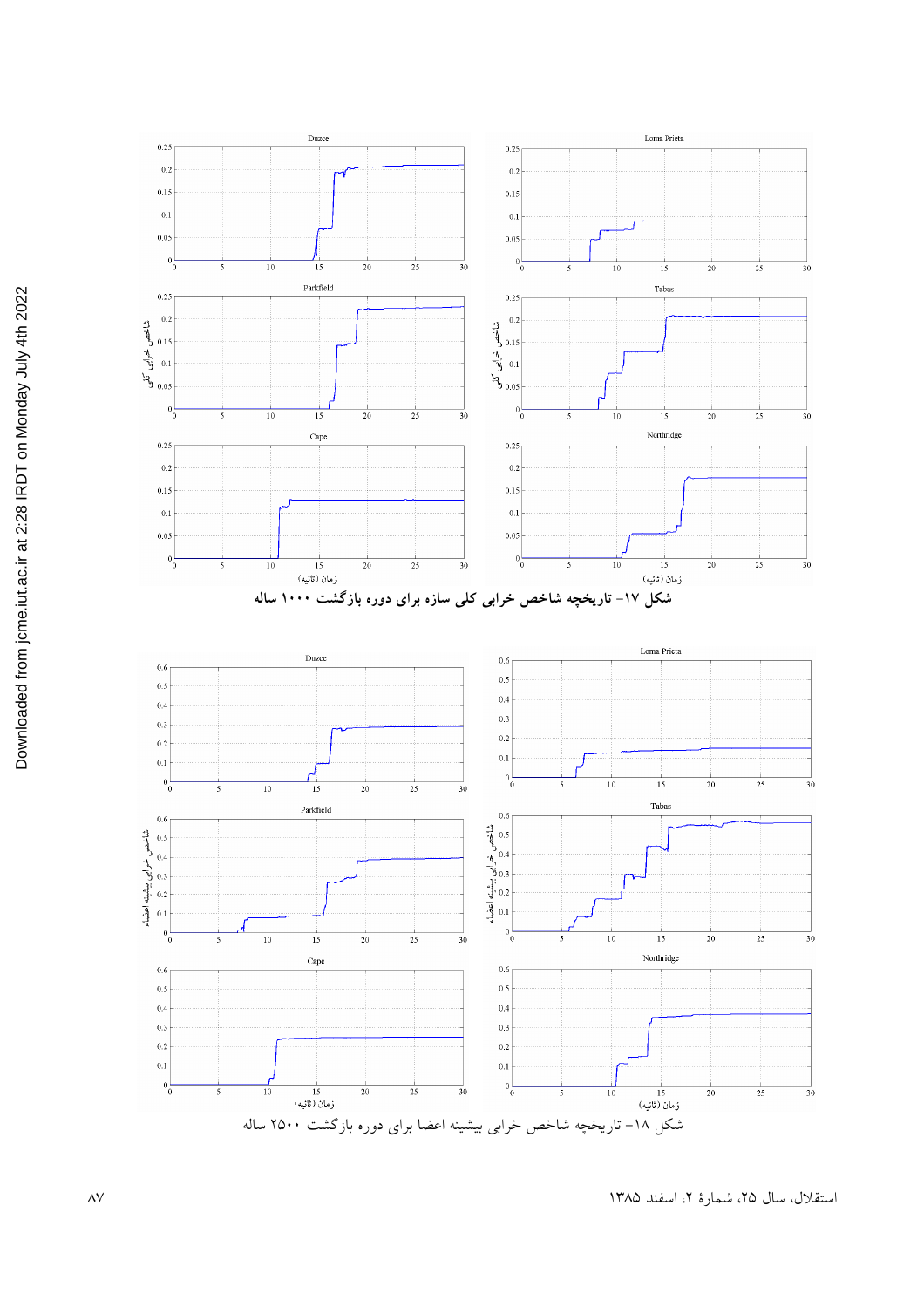





$$
R
$$

$$
C = \frac{ABI}{R} = (0.35)(0.5)(1.2) = 0.21
$$
 (19)

یک نکته قابل توجه در اینجا این است که مطابق بنــد (٤–٤–٢– ٦) استاندارد ۲۰۱–۲۲ توزیع نیروی برشــی پایــه بــا تــوان دوم ارتفاع مرتبط است:

$$
F_i = V \cdot \frac{W_i h_i^2}{\sum_{j=1}^n W_j h_j^2}
$$
 (7.)

با توجه به مطالب توضیح داده شده در قسمت تحلیل بار جانبی افزاینده، باید از بارگذاری جانبی توانی بــا 2.0=k اســتفاده کــرد. این روش، کمترین مقاومت برشی را نتیجه می دهد.

 $Y_{\text{max}} = \frac{h}{300}$  $(11)$ 

در محاسبه تغییر مکان باید اثرات خمش سازه، چرخش یـی و تابش يكطرفه أفتاب در نظر گرفته شوند. يـك نكتـه مهـم أن



تاریخچه شـاخص خرابـی بـرای بحرانـی تـرین عـضو، تحـت زلزله Duzce و شتاب 0.3g بـراي دو حالـت بـا و بـدون اثـر نشان داده شده است. همچنان که دیلده می شود، اثر P- $\Delta$ P-∆ قابل اغماض است.

$$
V = \frac{ABI}{R}W\tag{11}
$$

که در آن V برش پایه، W وزن کـل دودکـش، A شــتاب مبنــای طرح، B ضریب بازتاب، R ضریب رفتار دودکـش و I ضــریب ۰/۰ اممیت آن برابر ۱/۲ است. همچنین مقدار  $\frac{\text{B}}{\text{R}}$  نباید کمتر از ۰/۰ در نظر گرفته شود. شتاب مبنای طرح در مناطق با خطـر نــسبی زیاد برابر ۰/۳۵ است. از نتایج تحلیل مقدار ویژه، پریــود اصــلی سازه T=1.67 به دست آمده است. با فرض خاک نوع  $T_0 = 0.5$ ) ، داریم:

$$
B = 2.5 \left(\frac{T_0}{T}\right)^{\frac{2}{3}} = 2.5 \left(\frac{0.5}{1.67}\right)^{\frac{2}{3}} = 1.12
$$
 (1V)

با در نظر گرفتن ضریب رفتار برابر ٤، مقدار ضریب بـرش پایــه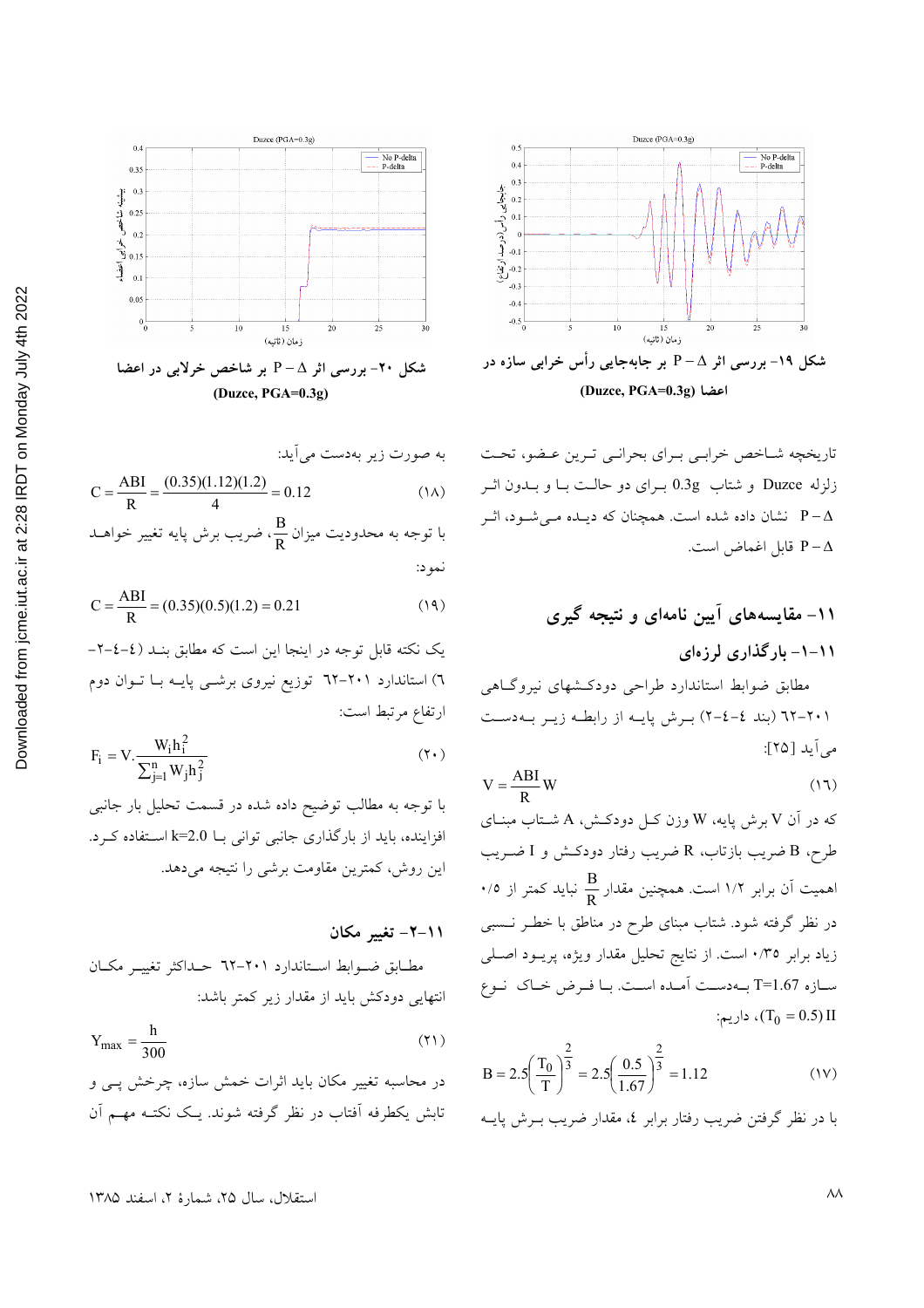است كـهايـن تغييـر مكانهـا بـه صـورت اسـتاتيكي محاسـبه می شوند. در نظر گرفتن اثـر انــدرکنش خـاک و سـازه باعـث ایجاد تغییر مکانهای صلب در سازه می شود. هرچند چـرخش صلب باعث افزایش اثر  $\Delta-P-\Delta$  میشود، اما آنچـه در خرابـی سازه اهمیت دارد تغییر مکانهـای نـسبی بـین اعـضا اسـت. از طرف ديگر لحاظ كردن اثر اندركنش باعث نرمتر شـدن سـازه شده و برای سازههای دارای پریـود بلنـد ( نظیـر دودکـشها ) معمولا منجر به تغییر مکانهای نسبی کمتری در مقایسه بـا پــی صلب می شود. در نتیجه در هنگام زلزله معمولا لحـاظ کــردن اثـر انــدرکنش باعـث تغییـر ملمــوس در شاخــصهای خرابــی نمی شود. همچنین یاداوری می شود که با توجـه بـه بـار ثقلـی اندک (فقط ناشی از وزن سازه) و قطـر قابـل ملاحظـه مقطـع سازه، نیروی محوری تأثیر قابل ملاحظهای بر منحنیهای ممان– انحنا ندارد.

#### ۰۱–۳– مقاومت برشب پایه

مطابق تحليل بار جانبي افزاينده مقاومت جانبي سـازه برابـر ١٨/٥٪ وزن سازه است. از آنجا كه در رابطه تركيب بارگـذارى دارای بار زلزله در استاندارد ۲۰۱-٦۲ ضریب بار مرده تقریبا برابر واحد ضریب کاهش مقاومت خمشی مـساوی ۰/۹ بـوده و ضریب بار زلزله برابر ۱/۸۷ است، در نتیجـه بـه طـور تقریبـی می توان گفت که ضریب برش پایـه (C)کـه عمــلا وجـود دارد حدود ۸/۸٪ = ۱۸/۳٪<br>حدود ۸/۸٪ = ۱/۸۷/۰/۹ تراز حدود ۱۷ متری (محل تغییر ضخامت) است. حال آنکه بـا توجه به منحنی رفتار مقطع در تراز پایه و مقایــسه آن بــا مقطــع تراز ۱۷/۲۵ متری، ملاحظه میشود که نسبت مقاومـت خمــشی i است، و داریم:  $\frac{V\Lambda\dots}{r} = r$  است، و داریم:

 $\chi$ A/A  $\times$  Y/fr =  $\chi$ ۲ \/f این عدد تقریبا مساوی مقدار  $C$  بــا در نظـر گــرفتن محــدودیت میزان <mark>B</mark> است. در نتیجه به نظر م<sub>ی</sub>رسد که سازه مورد بررســی

برای نیروهای قابل قبولی طراحی شده است. اما نحوه ساخت و تیپ بندی مقاطع طوری بوده است که بـه حـداکثر ظرفیـت در تراز پایه نمـیرسـد. بـه طـور خلاصـه مـیتوان گفـت کـه در زلزلههای شدید، خرابی سازهای در ارتفاع حدود ١٧ تا ١٨ متري (محل تغيير ضخامت) متمركـز مـي شـود. مطـابق مطالعـه .<br>انجام شده در زلزلههای حد بهره بـرداری و حــد خرابــی ســازه رفتار مطلوب خواهد داشت.

# ۱۲- جمع بندی و پیشنهادهای طراحی

در این مقاله روش ارزیابی آسیب پذیری سازه هـای موجــود در قالب یک مثال کاربردی ارائه شد. با توجـه بـه مطالعـه انجـام شده می توان گفت که سازه مورد بررسی دارای شرایط مناسبی در تراز بهره برداري وحد فروريـزش اسـت. نتـايج تحليلهـا نـشان میدهد که در زلزلههای شدید، سازه مورد بررسی در محل تغییـر ضخامت، دچار شکست میشود. همچنین بر اساس مقایسه نتـایج تحلیل بار جانبی افزاینده و تحلیلهای دینامیکی می توان گفت ک ساخت اين سازه به صورت بهينه نبوده و مقاومت بخـش پـايينې سازه با بخش بالایی اَن تطابق خوبی نـدارد، و بــرای ایــن منظـور می توان روشهای دیگری برای ساخت انتخاب کرد. مثلا میتوان سه نوع ضخامت در نظر گرفت. اگــر در ســازه مــورد بررســی در تراز ۱۷ تا (مثلا) ٤٠ متـري ضـخامتي بـين دو ضـخامت موجـود برای جداره در نظر گرفته می شـد، بـه نظـر لحـاظ نظـری بـرای رسیدن بـه عملکـردي مــشابه حالــت موجـود، حجـم کمتـري از مصالح مورد نیاز بود. اما در این راستا بایـد در مطالعـه اقتـصادی، هزينه اجرايي اين كار نيز در نظر گرفته شود.

#### قدردانی

بررسی اسیب پذیری لرزهای سـازه دودکـش نیروگـاه تــوس مشهد، به صورت یک پروژه در مرکز تحقیقات نیرو (متن) انجـام شده است. بدین وسیله از همکاری مـدیریت و کارشناسـان ایـن مرکز تشکر می شود.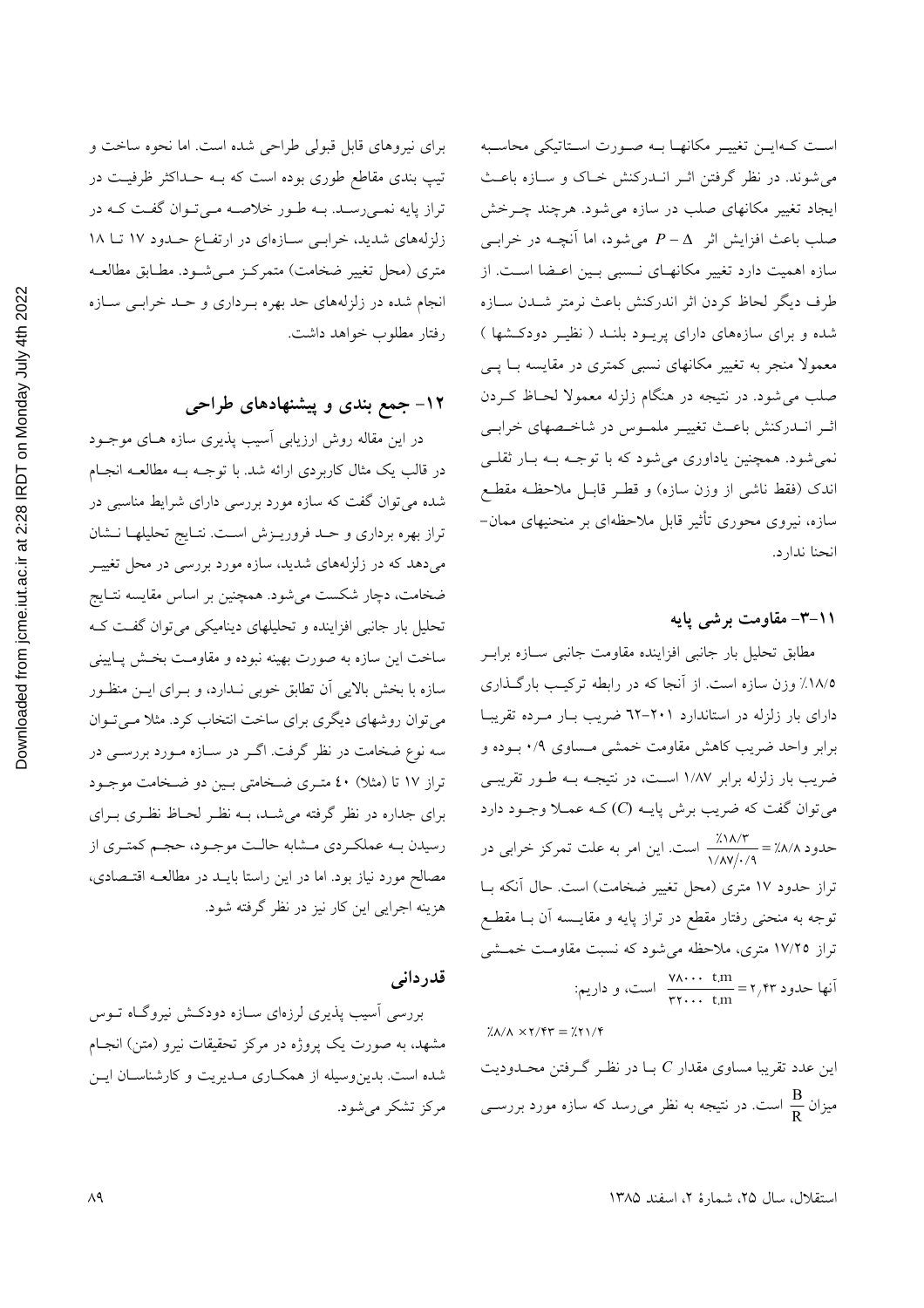#### 1. pinching 2. collapse mode

مر اجع

- 1. ATC 13, "Earthquake Damage Evaluation Data for California," *Applied Technology Council*, Redwood City, 1985.
- 2. Banon, H., Biggs, J. M., and Irvine, H. M., "Seismic Damage in Reinforced Concrete Frames," *Journal of Structural Engineering*, ASCE, Vol. 107, NO. ST9, pp. 1713-1729, 1981.
- 3. Krawinkler, H., and Zohrei, M "Cumulative Damage in Steel Structures Subjected to Earthquake Ground Motions," *Computers and Structures*, Vol. 16., pp. 531-541, 1983.
- 4. Park, Y-J., Ang, A.H-S., and Wen, Y.K., "Seismic Damage Analysis and Damage-Limiting Design of RC Buildings," *Structural Research Series*, Report No. UILU-ENG-84-2007, University of Illinois at Urbana, Illinois, Oct, 1984.
- 5. Park, Y-J., and Ang, A.H-S., "Mechanistic Seismic Damage Model for Reinforced Concrete," *Journal of Structural Engineering*, ASCE, Vol. 111, No. ST4, pp. 722-739, 1985.
- 6. Park, Y-J., and Ang, A.H-S., "Seismic Damage Analysis of RC Buildings," *Journal of Structural Engineering*, ASCE, Vol. 111, No. ST4, pp. 740-757, 1985.
- 7. Bracci, J. M., Reinhorn, A. M., Mander, J. B., and Kunnath, S. K., "Deterministic Model for Seismic Damage Evaluation of Reinforced Concrete Structures," NCEER-89-0033, National Center for Earthquake Engineering Research, State University of New York at Buffalo, 1989.
- 8. Chung, Y. S., Meyer, C., and Shinozuka, M., "Seismic Assessment of Reinforced Concrete Members," NCEER-87-0022, National Center for Earthquake Engineering Research, State University of New York at Buffalo, 1987.
- 9. Chung, Y. S., Meyer, C., and Shinozuka, M., "Modeling of Concrete Damage," *ACI, Structural Journal*, Vol. 86, No. 3, pp. 259-271, 1989.
- 10.Chung, Y. S., Meyer, C., and Shinozuka, M., "Automatic Seismic Design of Reinforced Concrete Building Frames," *ACI, Structural Journal*, Vol. 87, No. 3, pp. 326-340, 1990.
- 11.Roufaiel, M. S. L., and Meyer, C., "Reliability of Concrete Frames Damaged by Earthquakes," *Journal of Structural Engineering*, ASCE, Vol. 113, No. ST3, pp. 445-457, 1987.
- 12. DiPasquale, E., and Cakmak A. S., "Seismic Damage Assessment Using Linear Models," *Soil Dynamics and Earthquake Engineering*, Vol. 9, No. 4, pp. 194-215, 1990.
- 13. DiPasquale, E., and Cakmak A. S., "On the Relation Between Local and Global Damage Indices," Technical Report NCEER – 89 – 0034, State University of New York at Buffalo, 1989.
- 14. Mork, K. J., "Stochastic Analysis of Reinforced Concrete Frames under Seismic Excitation," *Soil Dynamics and Earthquake Engineering*, Vol. 11, No. 3, pp. 145-161, 1992.
- 15. Lybas, J., and Sozen, M. A., "Effect of Beam Strength and Stiffness on Dynamic Behavior of<br>Reinforced Concrete Coupled Walls," Civil Reinforced Concrete Coupled Engineering Studies, Technical Report No. SRS 444, University of Illinois, Urbana, 1977.
- 16.Reinhorn, A. M., Kunnath S. K., and Valles-Mattox R., IDARC 2D Version 4.0: Users Manual. Department of Civil Engineering, State University of New York at Bufallo, 1996.
- 17. Tabeshpour, M. R., Bakhshi, A., and Golafshani, A. A., "Vulnerability and Damage Analysis of Existing Buildings," proc. of 13<sup>th</sup> World Conference on Earthquake Engineering, Canada, 2004.

۱۸.بخشی، ع.، گــل افــشانی ع. ا.، و تــابش.پــور، م.ر.،" بررســی آســيبدِين يــذيري لــرزهاي ســـاختمانهاي موجــود،" شـــشمين كنف انس بين المللي مهندسي عمران، دانـشگاه صـنعتي اصفهان، اصفهان، ايران، ارديبهشت ١٣٨٢. ١٩. بخشي، ع.، تابش پور، م.ر. و بهار، آ.، " ارزيابي آسيب پذيري لرزهای ساختمانهای موجـود (پـس از تـرمیم و بهـسازی)،"

- شــشمین کنفـرانس بـین|لمللـی مهندســی عمـران، دانــشگاه صنعتی اصفهان، اصفهان، ایران، اردیبهشت ۱۳۸۲.
- ۲۰. گل افسشانی ع. ا.، تــابش پــور، م.ر. و بخــشی، ع.، " ارزيــابي مقاومت لرزهای سازههـای موجـود و مقـاوم سـازی آنهـا،" چهارمین کنفرانس بین المللی لرزه شناسی و مهندسی زلزلـه، پژوهشگاه زلزله شناسبی و مهندسبی زلزلـه، تهـران، ایـران، ارديبهشت ١٣٨٢.
- ۲۱. تابش پــور، م.ر.، بخــشی، ع. و گــل افــشانی ع. ا.، " بررســی آسیب پذیری لرزهای برج میلاد تهران "، چهارمین کنف انس بین المللی لرزه شناسی و مهندسی زلزلـه، یژوهـشگاه زلزلـه شناسی و مهندسی زلزله، تهران، ایران، اردیبهشت ۱۳۸۲.